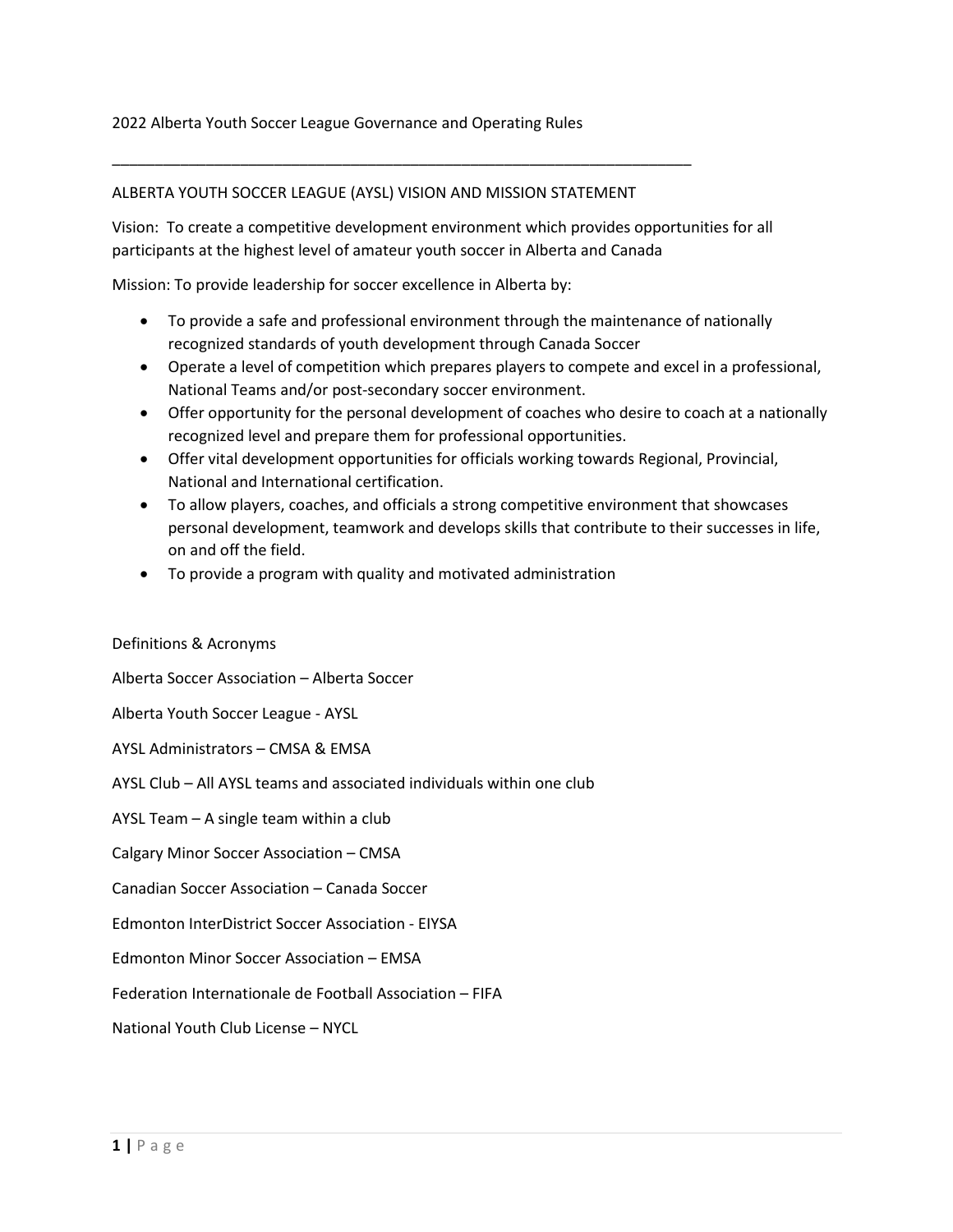### **AYSL Governance Rules**

- 1. The Alberta Youth Soccer League (AYSL) is an extension of the Youth Program of the Alberta Soccer Association (Alberta Soccer) and as such is subject to all relevant Bylaws, Rules and Regulations of Alberta Soccer, the Canadian Soccer Association (Canada Soccer) and all relevant guidelines as stated in the AYSL Vision, Mission and Standards.
	- a. Any potential breach of this rule will result in a review of the AYSL Club involved by Alberta Soccer and Canada Soccer.
- 2. The AYSL Clubs will be required to meet the minimum standards for the National Youth Club License (NYCL).
	- a. Any potential breach of this rule will result in a review of the AYSL Club involved by Alberta Soccer and Canada Soccer.
	- b. Participation in any league activity will be revoked if an AYSL Club loses the NYCL license.
- 3. Alberta Soccer has entered into an agreement with the Calgary Minor Soccer Association (CMSA) and the Edmonton Minor Soccer Association (EMSA) to act as the AYSL administrators.
	- a. This agreement will be reviewed annually, and any changes communicated to AYSL clubs by no later than November 1.
- 4. AYSL Governance Committee
	- a. Responsible for governance and oversight of the AYSL as per the committee Terms of Reference
	- b. Committee Members
		- i. Alberta Soccer Executive Director
		- ii. Alberta Soccer Technical Delegate
		- iii. Alberta Soccer Board Delegate
		- iv. AYSL District Representative x 2
			- 1. One (1) of CMSA or EMSA Delegate
			- 2. One (1) of the remaining districts with AYSL Clubs
		- v. Consideration will be given to new participating AYSL Districts as necessary.
- 5. AYSL Operations Committee
	- a. Responsible for the day-to-day administration and operations of the AYSL as per the committee Terms of Reference
	- b. The Chair of the Operations Committee will be the ASA Competition Coordinator
		- i. Committee Members
			- 1. Alberta Soccer Delegates
				- a. ASA Competition Coordinator
				- b. ASA Technical Director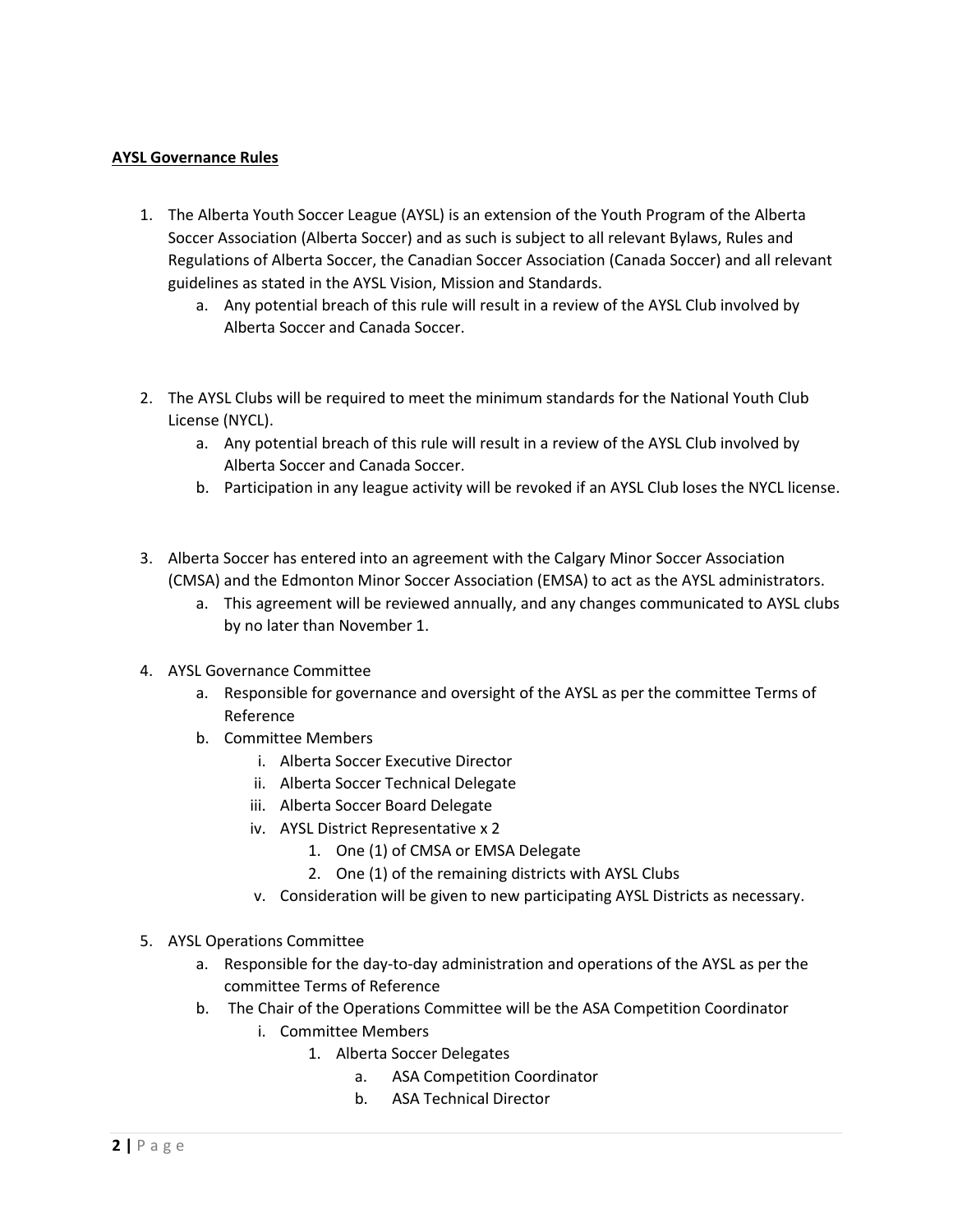- 1. CMSA Delegate
	- a. Must be involved in day-to-day operations of the league
- 2. EMSA Delegate
	- a. Must be involved in day-to-day operations of the league
- 6. AYSL Technical Advisory Committee
	- a. Responsible for providing AYSL Club Advice on Technical Standards and Operational Rules.
	- b. The Chair of the Technical Advisory Committee will be the ASA Technical Director
		- ii. Committee Members
			- 1. AYSL Technical Chair
				- a. One Male Team Technical Representative per Club participating in the AYSL
				- b. One Female Team Technical Representative per Club Participating in the AYSL
			- 2. ASA Competition Coordinator
- 2. The AYSL Administrators have certain delegated rights from Alberta Soccer, as set out in the operating rules.
	- a. All decisions of the AYSL Administrators affecting AYSL club activity are subject to review by Alberta Soccer through the AYSL Governance Committee.
		- i. Club activity includes but is not limited to rosters, player status, player movement, schedules, fines etc.
		- ii. A reasonable, as determined by the AYSL Governance Committee, amount of time must be given to the AYSL Administrators to work with AYSL Clubs on complaints before it is considered for review.
- 3. The AYSL Operating Rules will be reviewed and presented annually by the AYSL Operations Committee and sent to the AYSL Governance Committee for approval.
	- a. Any Rule changes must be presented to the AYSL clubs by December 1 annually
- 4. The AYSL Governance Committee may make temporary rules or regulations governing specific cases or occasions not provided for in these regulations, but which may be necessary for the carrying out of the objectives of the AYSL and in the interests of fair play.
	- a. The AYSL Operations Committee may present temporary rules or regulations for consideration and approval by the AYSL Governance Committee
- 5. AYSL discipline will be applied in accordance with AYSL Discipline Guide found in Appendix A and Alberta Soccer discipline and appeals procedures.
- 6. League Meetings
	- a. Alberta Soccer and the AYSL Administrators will hold a minimum of 2 league meetings annually
		- i. If possible, at least one of the meetings should be face to face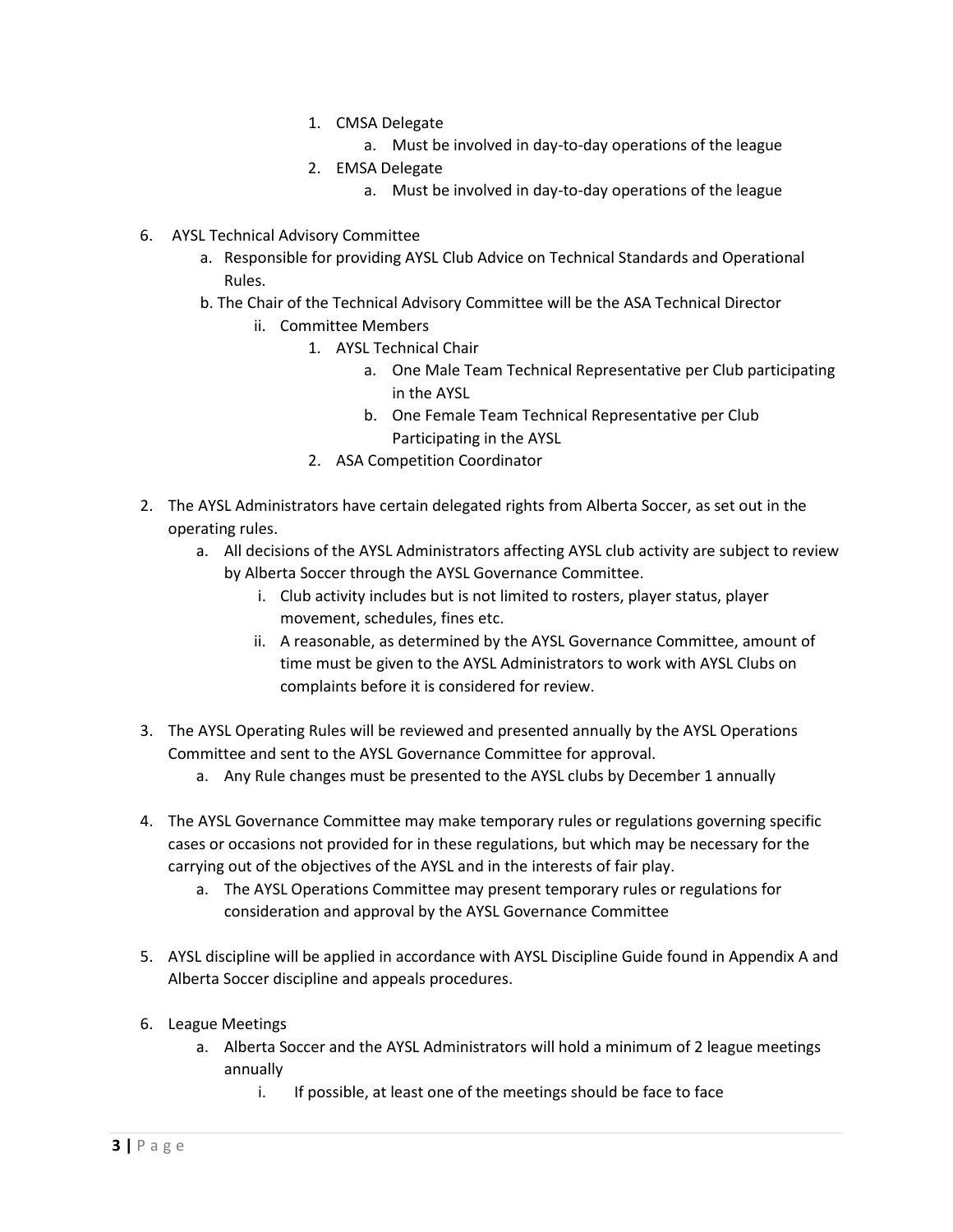- ii. All AYSL Clubs must have a representative present at all properly called AYSL meetings, be they in-person or conference call.
	- 1. Meetings are held with AYSL clubs, individual team representation is not required.

# **AYSL Operating Rules**

# **1) League Finance**

- 1. The AYSL, via the AYSL administrators and/or Alberta Soccer, will provide the following services, which are subject to change;
	- a. AYSL Administrators
		- i. General league admin, website content and support, player registration services, league scheduling and game reporting management.
	- b. Alberta Soccer
		- i. Game Official scheduling, Game Official training, hosting of league meetings.
- 2. The AYSL Operations Committee will provide an AYSL budget for approval to the AYSL Governance Committee by April 1 annually for the upcoming season starting in November.
	- a. The AYSL budget will be presented to the AYSL clubs by May 1 annually for the season to start November of that year.
	- b. The AYSL fee schedule, based on the AYSL budget, can be found in Appendix B
- 3. League Fees
	- a. The league fee schedule can be found in Appendix B
- 4. League Fines
	- a. The league fine schedule can be found in Appendix B.

# **2) Team Eligibility**

- 1. Entry into the AYSL season shall be open to any Alberta Soccer member club, registered with an Alberta Soccer member district, that attains a Canada Soccer National Youth Club License (NYCL) prior to August 31 in the year preceding entry into the League.
- 2. All AYSL Clubs must be in good standing with Alberta Soccer, the AYSL Administrators and their home District Association to compete in the AYSL.
	- a. Any club listed in bad standing will be reviewed by Alberta Soccer and/or Canada Soccer
- 3. AYSL seasons shall be operated for the following categories:
	- a. 2021 Outdoor Season
		- i. U15 Boys & Girls 2006 Born
	- b. 2021 2022 Fall Winter Season
		- i. U15 Boys & Girls 2007 Born
		- ii. U16 Boys & Girls 2006 Born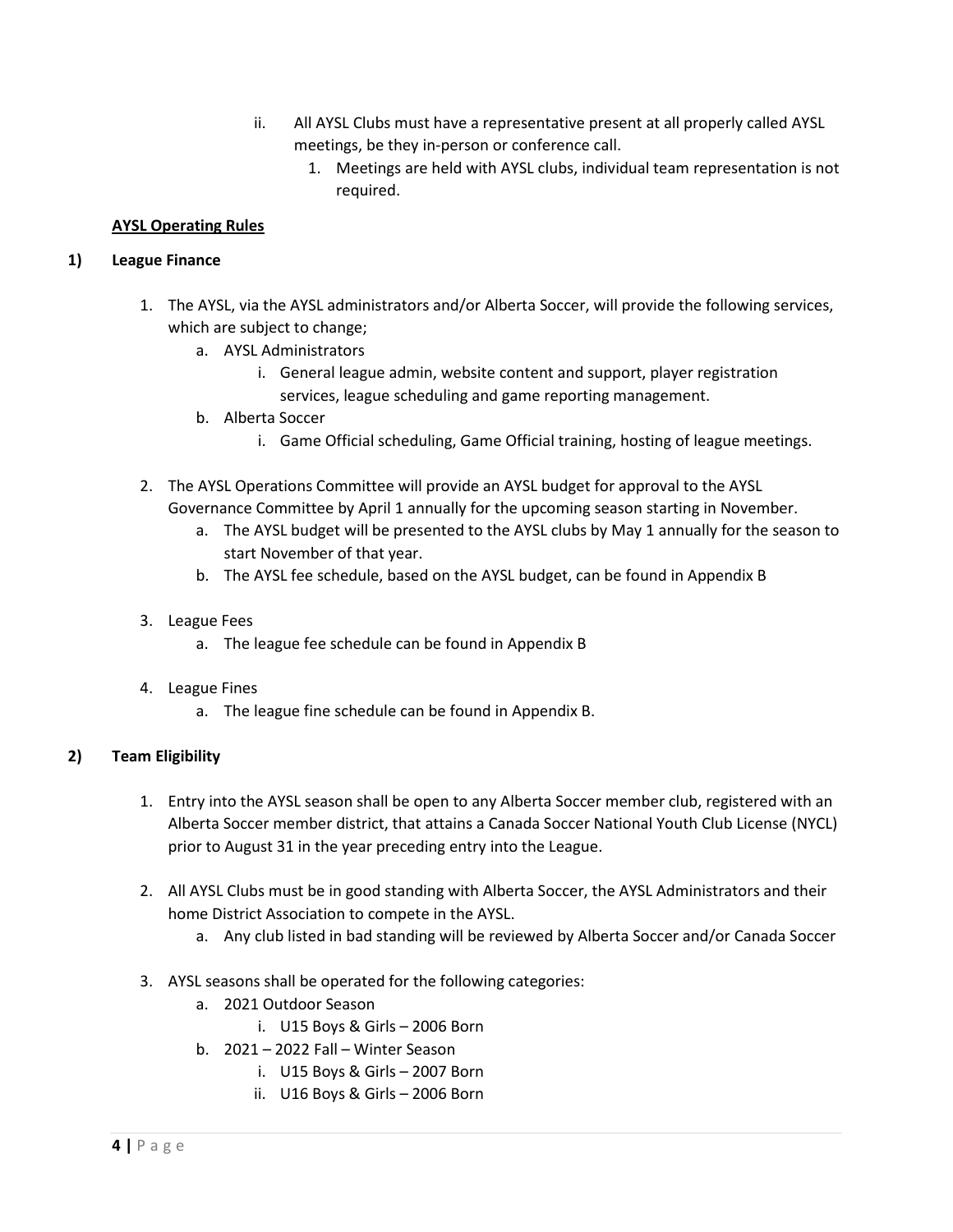- c. 2022 Outdoor Season
	- i. U14 Boys & Girls 2008 Born
	- ii. U15 Boys & Girls 2007 Born
	- iii. U16 Boys & Girls 2006 Born
- d. 2022 2023 Season SUBJECT TO REVIEW BY THE AYSL GOVERNANCE COMMITTEE
	- i. U14 Boys & Girls 2009 Born
	- ii. U15 Boys & Girls 2008 Born
	- iii. U16 Boys & Girls 2007 Born
	- iv. U17 Boys & Girls 2006 Born
- e. 2023 2024 Season SUBJECT TO REVIEW BY THE AYSL GOVERNANCE COMMITTEE
	- i. U14 Boys & Girls 2010 Born
	- ii. U15 Boys & Girls 2009 Born
	- iii. U16 Boys & Girls 2008 Born
	- iv. U17 Boys & Girls 2007 Born
	- v. U18 Boys & Girls 2006 Born
		- 1. Season length to finish by July 31 to accommodate Post-secondary play
- f. Each season after 2023 2024 there will be a U14 intake group and U18 aging out of the league.
- 4. NYCL Clubs as of August 31, 2021
	- a. Calgary Blizzard Soccer Club
	- b. Calgary Eastside Memorial Football Club
	- c. Calgary Foothills Soccer Club
	- d. Calgary Rangers Soccer Club
	- e. Calgary Southwest United Soccer Club
	- f. Calgary Villains Football Club
	- g. Calgary West Soccer Club
	- h. Edmonton EIYSA FC
	- i. Edmonton Scottish United Soccer Club
	- j. Sherwood Park Phoenix
	- k. St. Albert Impact Football Club
- 5. All AYSL Clubs must register a team in both genders at all age categories based on year of entry into the league.
	- a. Any AYSL club not in compliance with this rule is subject to review of good standing by Canada Soccer and/or Alberta Soccer.
- 6. AYSL Club Teams will have the following roster sizes at any time.
	- a. Minimum 14 Players
	- b. Maximum 20 Players
- 7. All AYSL Club teams must be registered with Alberta Soccer through their respective Alberta Soccer Regular Members (District Associations) to the AYSL Administrators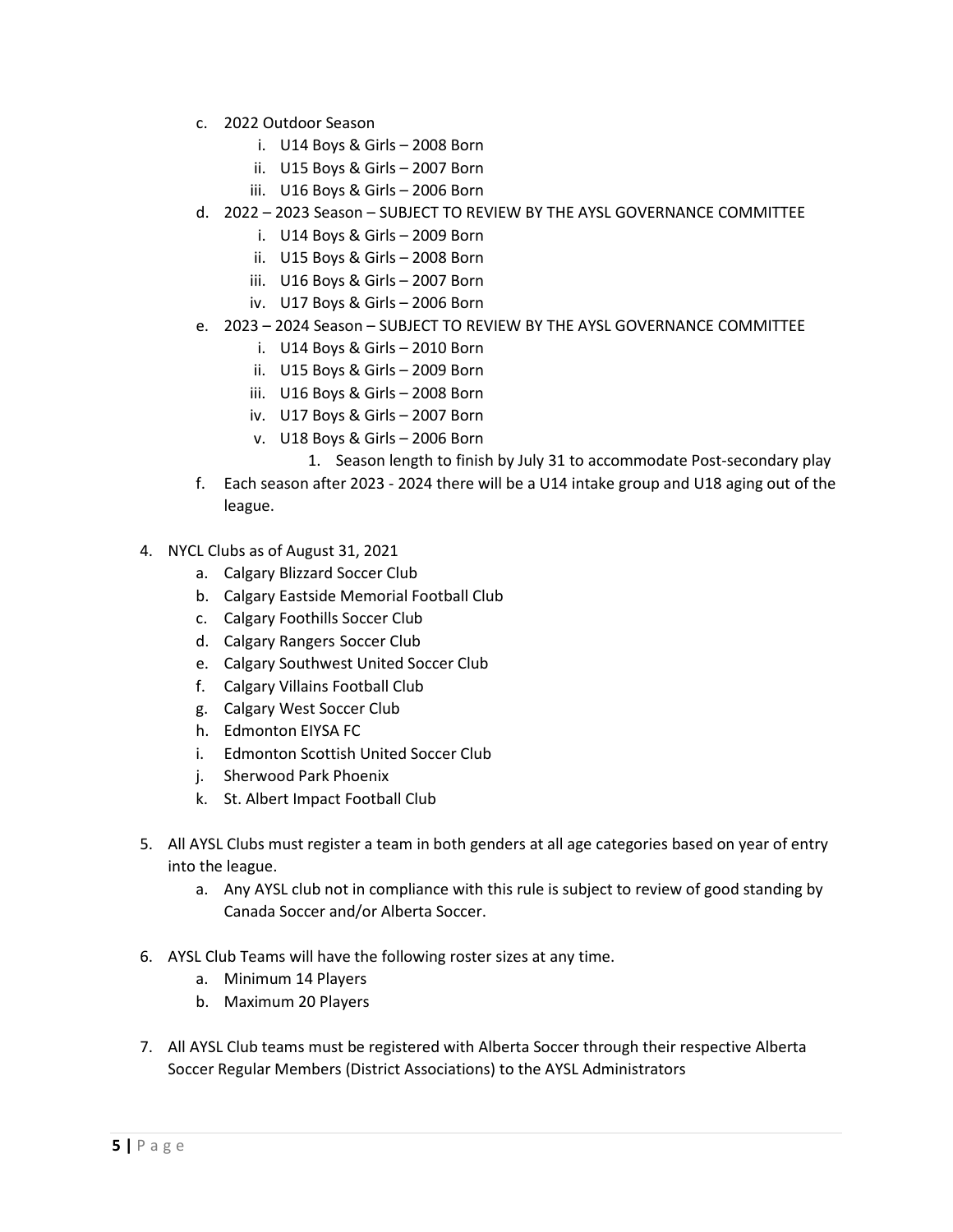- 8. No registered AYSL team may play in another league at the same time they are registered with the AYSL
	- a. All teams will follow the approved periodized schedule as publish by the AYSL Technical Committee and approved by the ASA Technical Director.
- 9. Any team participating in the AYSL that wishes to withdraw from the AYSL the following season must inform the Alberta Soccer office in writing no later than September 15th.
	- a. Any team that withdraws from the league will forfeit their team initiation fee and are still required to pay the team fees for the season if the withdrawal is made after September 15<sup>th</sup>.

# **3) Registration**

- 1. All AYSL teams will be subject to the fee schedule as found in Appendix B.
- 2. All AYSL players and team officials appearing on an AYSL Regular Season Game Sheet must be registered with 1 of the 23 Regular Members (District Associations) of Alberta Soccer.
	- a. Alberta Soccer and Canada Soccer registration fees will be paid through the home District Association of the AYSL team.
- 3. All AYSL Clubs must complete the AYSL Information Sheet and submit it to the ASA Competition Coordinator as per deadlines provided. Fees are to be paid to AYSL Administrators including any fees as per the fee schedule by October 1. Failure to meet the deadline will result in a \$500 fine.
- 4. Name of teams must be consistent Club wide with Age Group/Gender clarification.
	- a. The following are suggested names for all clubs
		- i. Calgary Foothills 06/07/08 Boys and Girls
		- ii. Calgary Rangers 06/07/08 Boys and Girls;
		- iii. Calgary SWU 06/07/08 Boys and Girls;
		- iv. Calgary Villains /07/08 Boys and Girls;
		- v. Calgary West 06/07/08 Boys and Girls;
		- vi. Edmonton EIYSA FC /07/08 Boys and Girls;
		- vii. Edmonton Scottish 06/07/08 Boys and Girls;
		- viii. Sherwood Park Phoenix 06/07/08 Boys and Girls;
		- ix. St. Albert Impact 06/07/08 Boys and Girls;
- 5. The following shall be provided by each AYSL team to the ASA Competition Coordinator as per deadlines provided:
	- a. Name, email address, telephone number, and CPIC of team manager
	- b. Name, email address and telephone number of social media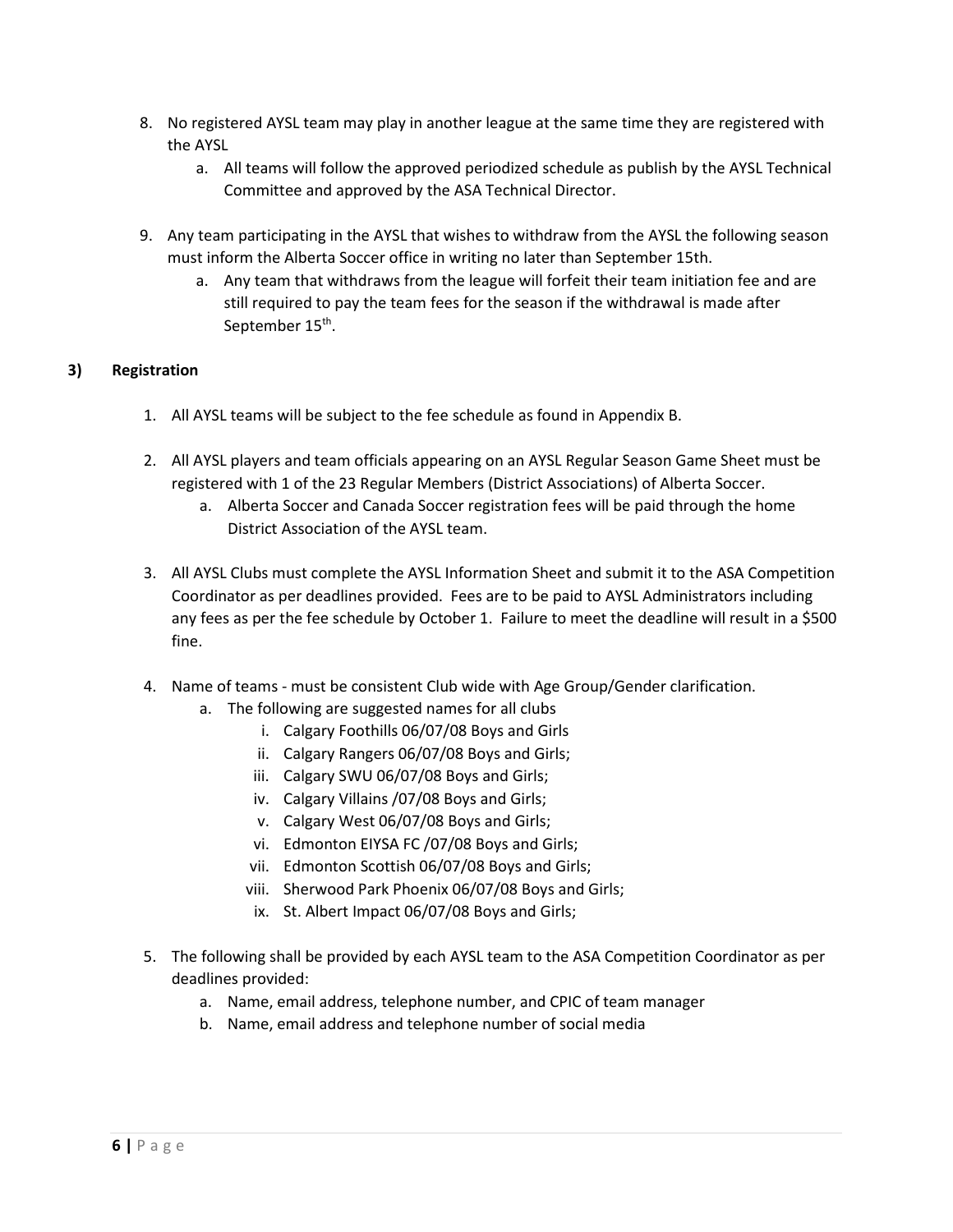- c. Name, postal address, e-mail address, telephone numbers, and NCCP Number, CPIC of the team coach and assistant coach, qualified as per National Youth Club Standards, with time deadlines provided.
- d. Any team contact changes throughout the calendar year are the responsibility of the team within seven (7) of said change of team personnel.
- 6. Each AYSL team's roster of eligible players signed to that AYSL team, being not less than 14 players and not more than 20 players, on the standard Alberta Soccer team roster form by December 1.
	- i. AYSL roster additions and deletions must be submitted by the applicable District registrar to the AYSL Administrator as they occur before they are considered official.
- 7. Team Officials
	- a. All AYSL Coaches must be certified as per the Canada Soccer Player Development Program (PDP) Guidelines.
	- b. All AYSL teams must have a minimum of one (1) coach that is of the same gender as the team.
	- c. All AYSL Team Officials (Coaches and Managers) identified on the team roster and/or appearing on an AYSL Regular Season Game Sheet must have a Criminal Record Check with Vulnerable Sector Check on file with their respective Alberta Soccer Regular Member (District Association) as per Alberta Soccer Rules & Regulations.
		- i. The Criminal Record Check can be requested by Alberta Soccer or the AYSL Administrators if the coach is registered with an AYSL team
	- d. Each team official on an AYSL Game Sheet must have photo identification card approved by the AYSL Operations Committee, issued by the team official's local District Association, at each game or they will be considered as ineligible to participate.
		- i. This can include electronic cards if issued by the local district and approved by the AYSL Operations Committee.
		- ii. A Sample card for each district must be provided to the AYSL Administrators before the season start.

# **4) Player Eligibility**

- 1. All relevant rules and regulations of Alberta Soccer and Canada Soccer apply to player eligibility in the AYSL. Teams must familiarize themselves with all such rules, including but not limited to transfer rules, non-amateur reinstatements and seven-day waiting periods
	- a. Ignorance of such rules will not be accepted as an excuse for a team playing an ineligible player.
- 2. Each player must have a photo identification card approved by the AYSL Operations Committee, issued by the player's local District or league office at each game or they will be considered an illegal participant in the game.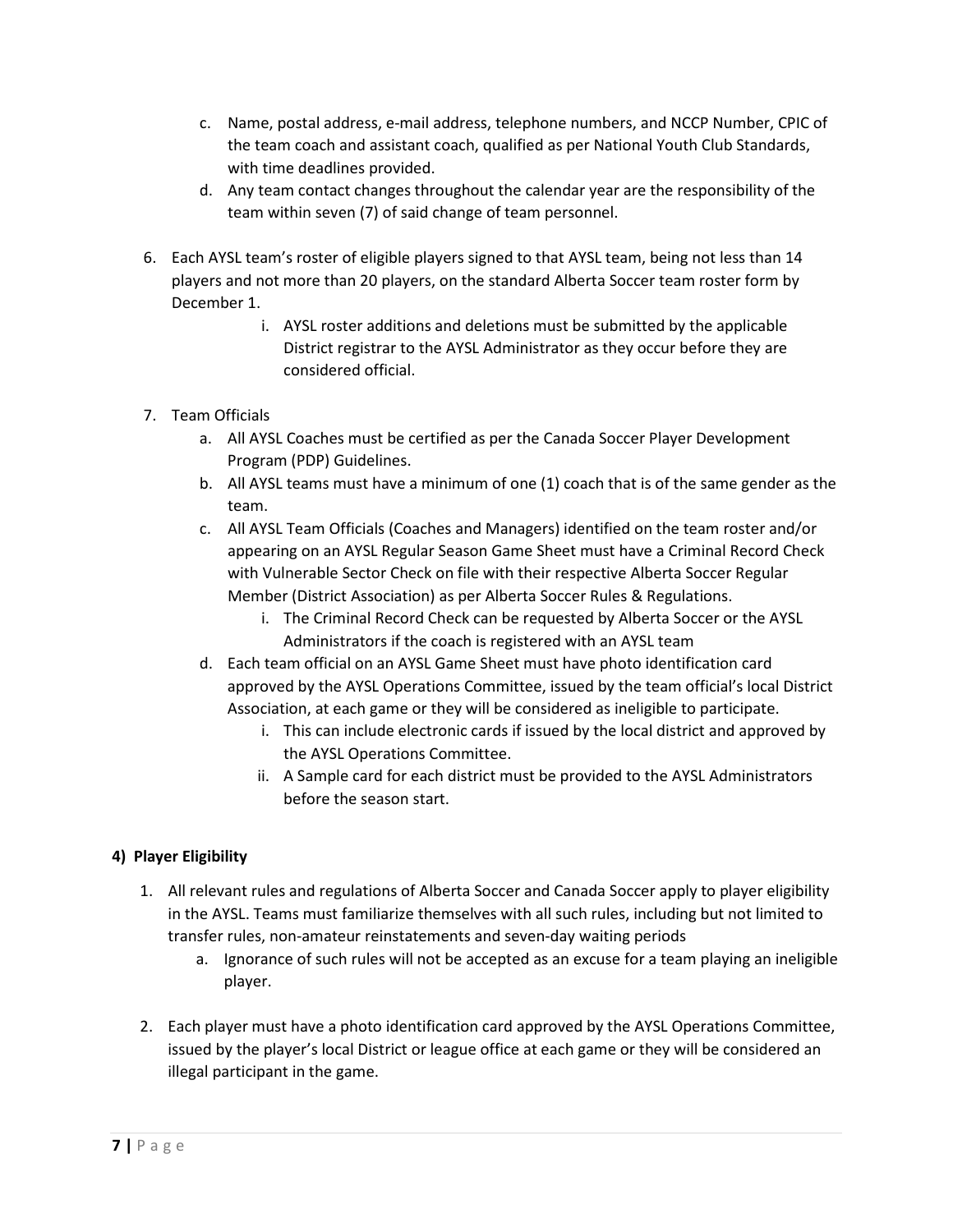- a. This can include electronic cards if issued by the local district and approved by the AYSL Operations Committee.
- b. A Sample card for each district must be provided to the AYSL Administrators before the season start.
- 3. Any registered youth player is eligible to play in the AYSL subject to age and gender requirements.
- 4. Any player who is listed on an approved roster will be deemed eligible to play in AYSL games from that point forward.
- 5. Any player not on the AYSL Approved roster must complete an AYSL Trialist Form and submit to the AYSL Administrator for approval.
	- a. If an AYSL club requires an emergency trialist, to meet the minimum 14 eligible players guideline, the trialist form must be submitted to the AYSL Administrator electronically before kick-off of the affected match.
		- i. The eligibility of the trialist is subject to review and penalties to the AYSL club.
- 6. All Laws of the Game from the International Football Association Board (IFAB) will be adhered to except for:
	- a. A team with fewer than 14 eligible players on the game sheet and present 15 minutes after the scheduled kick-off time, will be considered in breach of minimum player standards
		- i. If you breach the minimum player rule there will be a \$50 fine per player below the 14-player minimum
- 7. Each team may use up to 20 players in any given game.
	- a. Trialists who participate in the AYSL will be identified with a "T" beside their name on AYSL game sheets.
		- i. Trialists rules are set out in Appendix C
- 8. An ineligible player is defined as any player not meeting the player eligibility rules as stated in Section 4 or:
	- a. who is currently suspended from AYSL league play or;
	- b. whose fine(s) have not been paid prior to his or her participation or;
	- c. who is not properly listed on the game sheet submitted to the game officials prior to the game or;
	- d. where the identity of a player declared on the game sheet of an AYSL game can be proven to be someone other than the person named or;
	- e. A player suspended from play in any other Canada Soccer, Alberta Soccer or District sanctioned league is subject to review and may result in suspension from the AYSL.
		- i. The review will be conducted as per the AYSL Discipline code.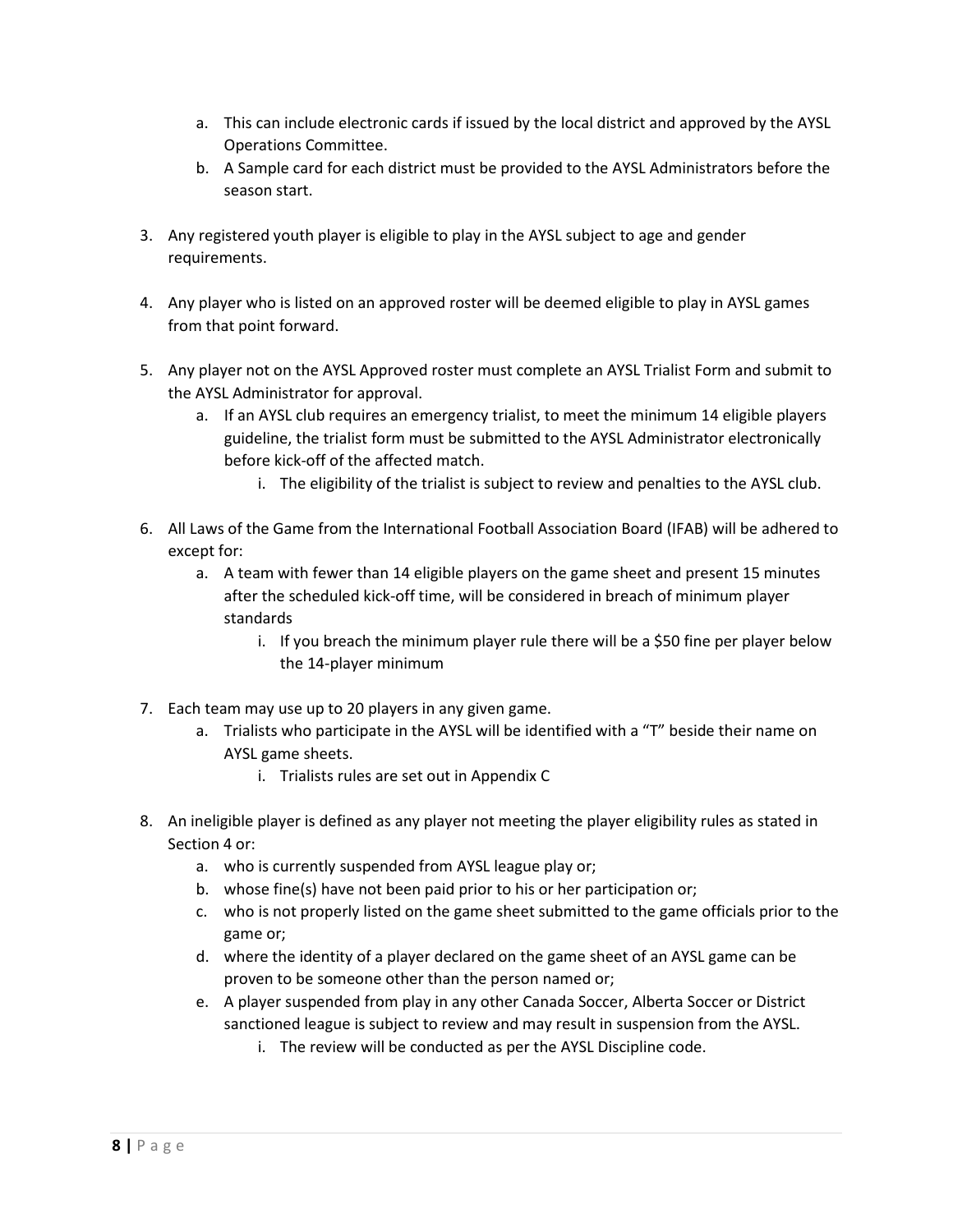- 9. In all cases where a player is deemed ineligible and participated in a game the offending team shall forfeit that game.
	- a. A team, who is discovered to have played an ineligible player, shall be subject to the discipline and fine(s) for each ineligible player played in any game.
- 10. Any player who is on an approved AYSL approved roster must complete Respect in Sport. One parent/guardian of each AYSL player must complete Respect in Sport for Parents. (Effective September 2022)

#### **5) Game Format**

1. Game Timing

#### **PRE-GAME TIMING EVENT**

- 60 Minutes to Kick-off **Team Arrival** - 60 Minutes to kick-off Game Officials Arrival - 45 Minutes to kick-off Game Sheet and Player Card Review - 40 Minutes to kick-off Pitch Inspection & Team Warm-up Commencement - 8 Minutes to kick-off Team Warm-up Ends 7 Minutes to kick-off Changes to starting line-up confirmed - 6 Minutes to Kick-off **Player Line-up and equipment inspection** - 4 Minutes to Kick-off Player Walk-out - 2 Minutes to Kick-off **Handshake and coin toss** 

#### **GAME TIMING EVENT**

| - 45 Minutes + Added time | First Half                                                        |
|---------------------------|-------------------------------------------------------------------|
| - 15 Minutes              | Half-time                                                         |
| - 45 Minutes + Added time | Second Half                                                       |
| $\cap$                    | There is no extra time during any AYSL Regular Season league game |

#### **POST-GAME TIMING EVENT**

| 30 Minutes after final whistle | Game Sheets and Misconduct Summary to Teams |
|--------------------------------|---------------------------------------------|
| - 11:59 PM of Game Day         | Game Reports submitted online by Home Team  |
| - 11:59 PM day after Game      | Game Reports verified online by Away Team   |

- 1. If a game must be abandoned due to weather (or other considerations), and a minimum of 60 minutes has been completed, then the result shall stand. If less than 60 minutes has been completed, then the game shall be replayed and the AYSL Administrator shall reschedule it.
	- a. When thunder is heard during a game, including pre-game the current Alberta Soccer lightning/severe weather policy will be followed.
- 2. All game changes will be emailed to the affected teams by the ASA Competitions Coordinator. All teams must confirm receipt of game change via email to the ASA Competitions Coordinator.

# 3. Substitutions

a. A maximum of five (5) substitution moments with up to 3 substitutions per moment will be permitted during open play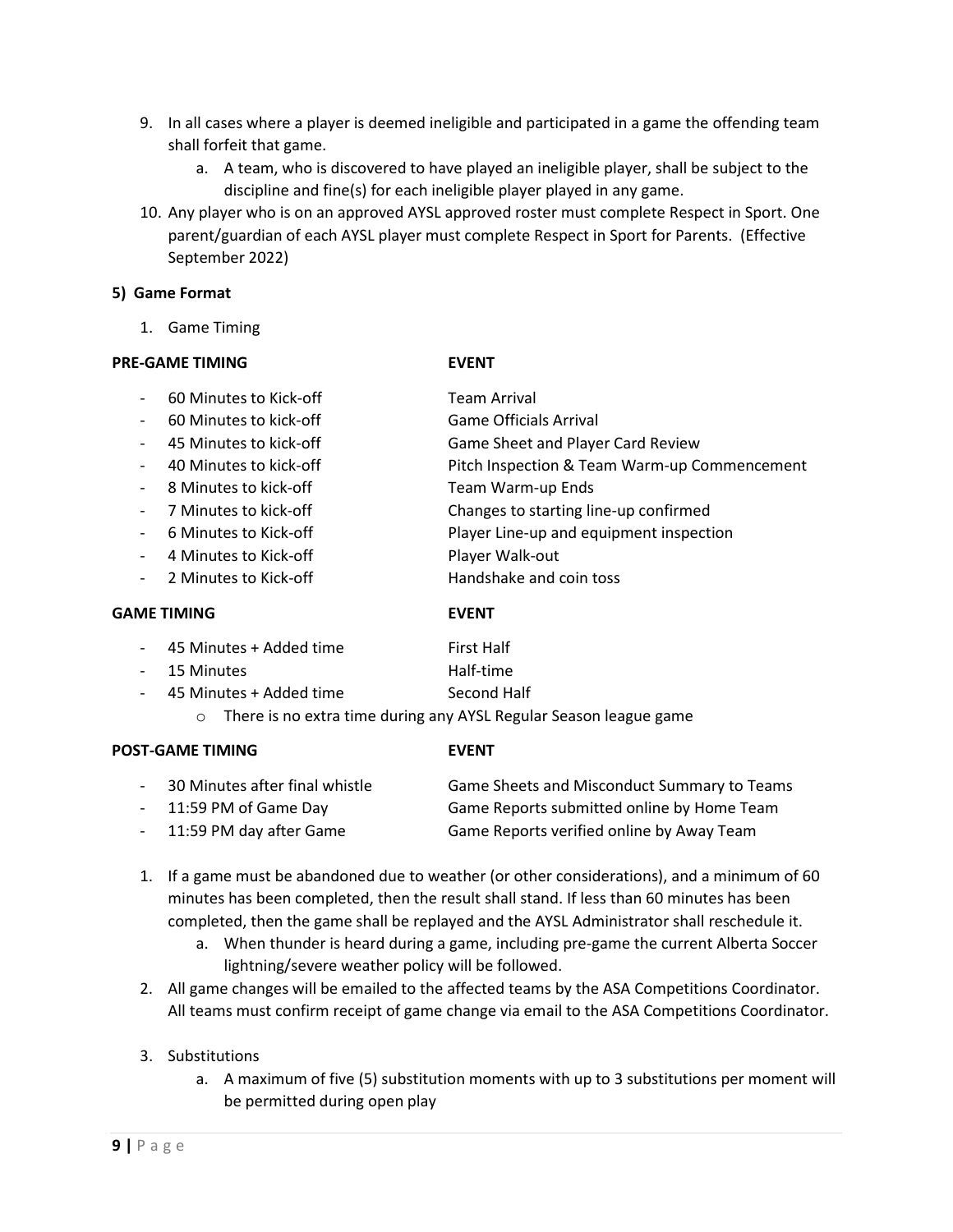- i. These substitutes must provide the officials with a properly completed substitution slip prior to entering the field of play.
- b. Unlimited substitutions are permitted at half time without the use of substitution slips but the officials must be advised of the substitutes entering the game and the players being substituted.
- c. A player who has previously been replaced in the game by a substitute shall be allowed to return to the game, but that return shall be considered one of the five allowed substitutions, unless it occurs at half time.
- d. Injury Substitutions
	- i. If a player is injured during open play and removed from the field during a stoppage, with the Game Officials permission, this player can be substituted without it counting towards the 5 substitutions limit.
- 4. Team Jerseys, Colours and Numbering
	- a. All AYSL teams must wear the Official AYSL Logo on their Home, Away and Alternate Jerseys.
		- i. AYSL jersey patches must be either sewn or sublimated on left jersey sleeve of all home and away jerseys.
			- 1. Teams will be provided with two sets of 25 patches in their initiation year, free of charge
			- 2. Teams may request one new set of 25 patches annually, free of charge.
			- 3. Patch allowance will not carry over into the next year if unused.
			- 4. Additional patch sets are available for teams to purchase at any time for cost according to the fee schedule.
	- b. Team Colours By Game
		- i. Home Team Light Jersey
		- ii. Away Team Dark Jersey
		- iii. Team Colours must be submitted to the AYSL Administrators at least 30 days prior to the first scheduled game of the year.
		- iv. In the event re-scheduling of matches requires a team to play back-to-back days a request can be made to the league, at least 48 hours in advance, for a review of the colours for the second game in the back-to-back schedule.
	- c. Conflicts in the color of jerseys and/or socks, as determined the Game Officials, will be handled as follows:
		- i. if the conflict is between the opposing outfield players, the home team will change.
		- ii. if the conflict is between the opposing goalkeepers, the home goalkeeper will change.
		- iii. if the conflict is between either goalkeeper and the opposing team the goalkeeper will change regardless of whether they are on the home or away team.
	- d. All playing shirts must be clearly and uniquely numbered. The number on each player's shirt or jersey must correspond with the number listed with that player's name on the game sheet.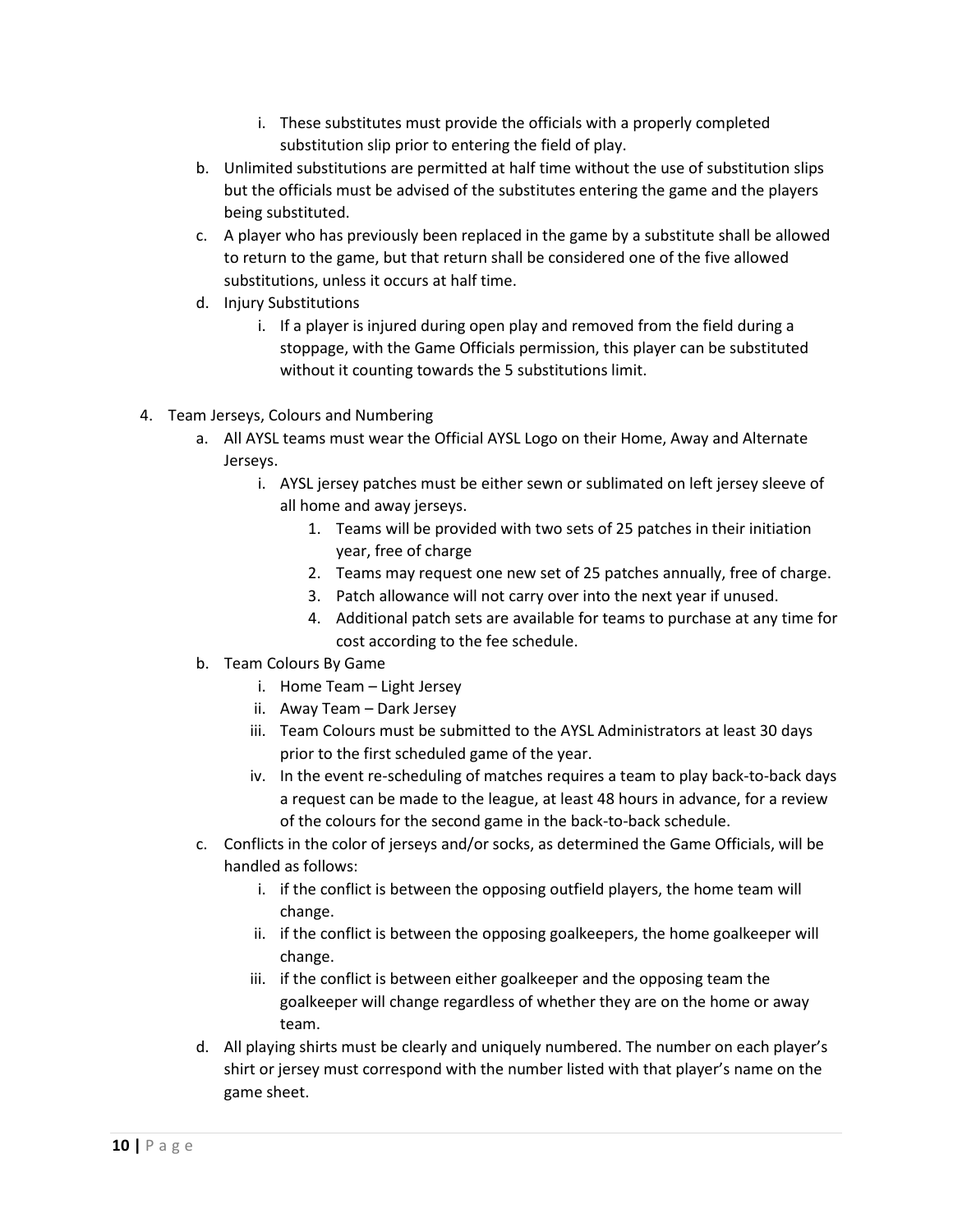- e. Players may wear any undergarments, provided that any visible undergarment matches the portion of the kit it is visible nearest to OR teams may wear white with light coloured jerseys or black with dark coloured jerseys.
	- i. A decision must be made by each team regarding undergarments and all players on the team will be expected to wear consistent colours.
- f. When a player is required to leave the field to replace a bloodied uniform, a shirt with another number may be worn by that player provided the Game Official is advised of the new number and the player's name prior to that player re-entering the field and the game sheet will reflect the change.
- g. All AYSL players appearing on an AYSL Regular Season game sheet must be dressed in accordance with the appropriate Team Colours identified for that AYSL team.
- h. Players on the bench can wear additional club clothing that is consistent in colour and approved by the Game Official.
	- i. The Game Official may ask team staff and players to wear alternate pinnies on the bench if a conflict is identified
- 5. All occupants of the technical area must be eligible to participate in the game, present their approved ID card to the game official, and be recorded on the game sheet.
	- a. For each game, eligible participants include:
		- i. up to 20 registered players
		- ii. up to 5 registered team officials
		- iii. Injured Players
			- 1. Clubs can apply to the AYSL Administrators to include injured players, currently on or removed from the roster due to injury, to sit on the team bench during matches if it will bring the total number of players above 20.
- 6. Officials
	- a. Officials for AYSL games shall be scheduled by Alberta Soccer in consultation with the AYSL Administrators
	- b. Only those officials listed on Alberta Soccer's current list of eligible officials with the following additional qualifications will be assigned to AYSL games:
		- i. Alberta Soccer District level qualification, at minimum
		- ii. Have passed the fitness test as required for their classification
		- iii. Where possible, FIFA, National, Provincial or Regional Game Officials will be assigned.
		- iv. Fourth officials will be assigned to all games and be no less than a District level official.
	- c. An appropriately qualified Alberta Soccer or National Assessor will periodically assess AYSL officials throughout the season.
	- d. All game officials will be paid the AYSL approved game fees (found in Appendix B) for the current season.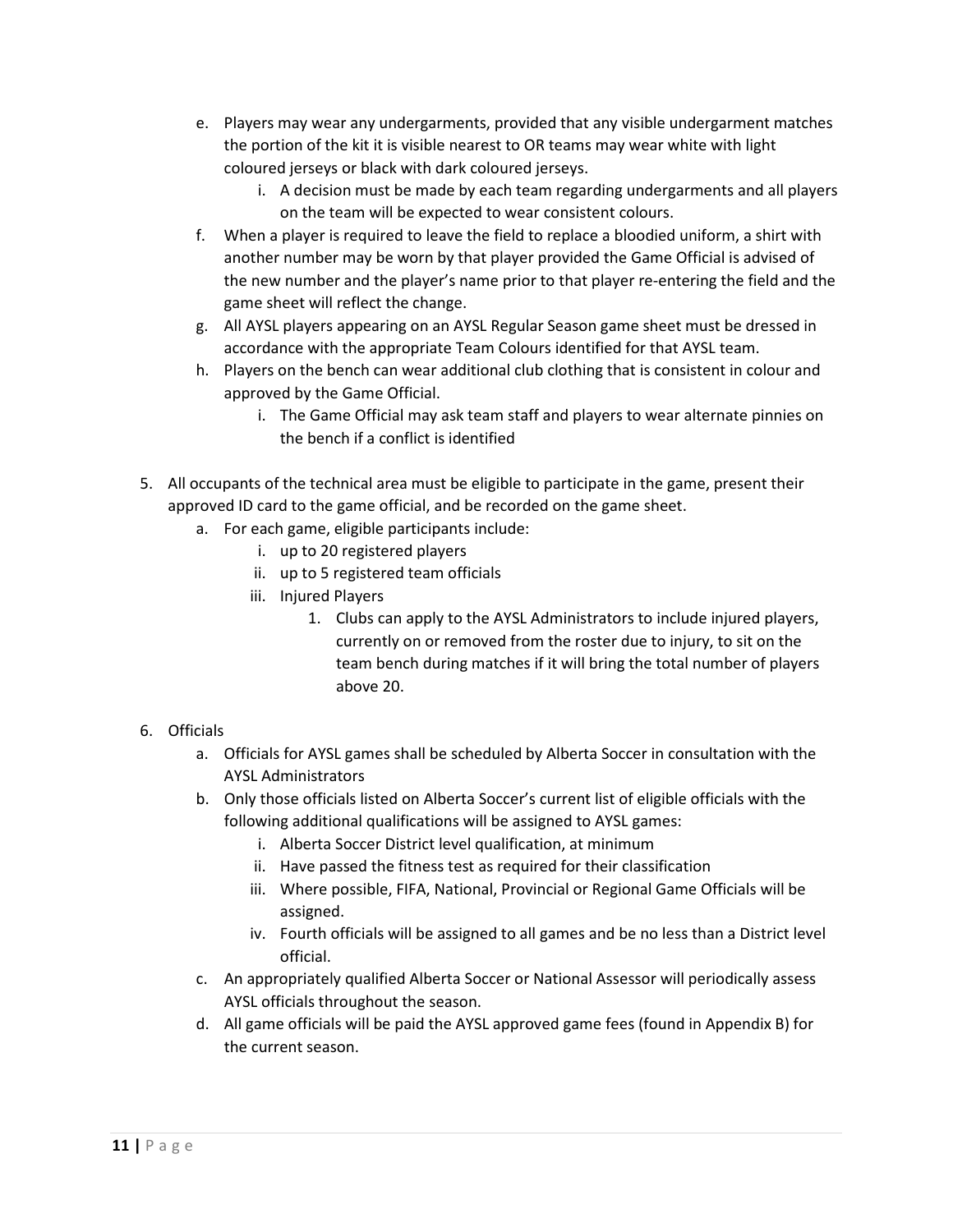- 7. Venues
	- a. Home teams are responsible for all associated costs for meeting the AYSL venue standards.
	- b. Field of Play
		- i. All games shall be played on fields that meet FIFA international game standards as outlined in the FIFA Laws of the Game;
			- 1. Length 100 m 110 m
			- 2. Width  $64 \text{ m} 75 \text{ m}$
		- ii. Game fields must be marked per the FIFA Laws of the Game except the optional mark is not required for AYSL games.
			- 1. This includes Corner Flags and Goals with Nets
		- iii. Home teams must provide covered benches capable of seating a minimum of 10 players / coaches.
			- 1. Tents covering benches is acceptable for this standard.
		- iv. If the benches are on the same side as spectators, they must be blocked from spectator entrance via a rope, fence or other blockade.
		- v. Home teams must provide the  $4<sup>th</sup>$  official with a table and chair.
	- c. Home teams must provide sheltered change rooms.
		- i. If the home team cannot provide sheltered change rooms, the AYSL club must inform the AYSL Administrators prior to the season and a review of the venue will be conducted.
	- d. Home teams are responsible for securing a field of play and ancillary services for all scheduled AYSL Regular Season home games.
		- i. A back-up field turf venue must be secured by the home team for any games scheduled on a grass field against a visiting team that has travelled more than 100 kilometers.
		- ii. Home teams are responsible for all costs associated with booking the field of play and ancillary services.
		- iii. Where an AYSL team does not have or designate a home venue the AYSL club must work with the AYSL Administrators to secure a home venue and is responsible for all costs associated with that booking, including administrative fees.
	- e. AYSL Administrators will be responsible for field bookings and associated costs for any scheduled Showcase Events.
	- f. Home teams may charge entry fee if a venue allows for it and will retain all revenue associated with entry into the game.
		- i. Any team charging entry fees to an AYSL Regular Season game must provide the cost structure of entry to the AYSL Administrators at least 7 days in advance of the scheduled date of the game.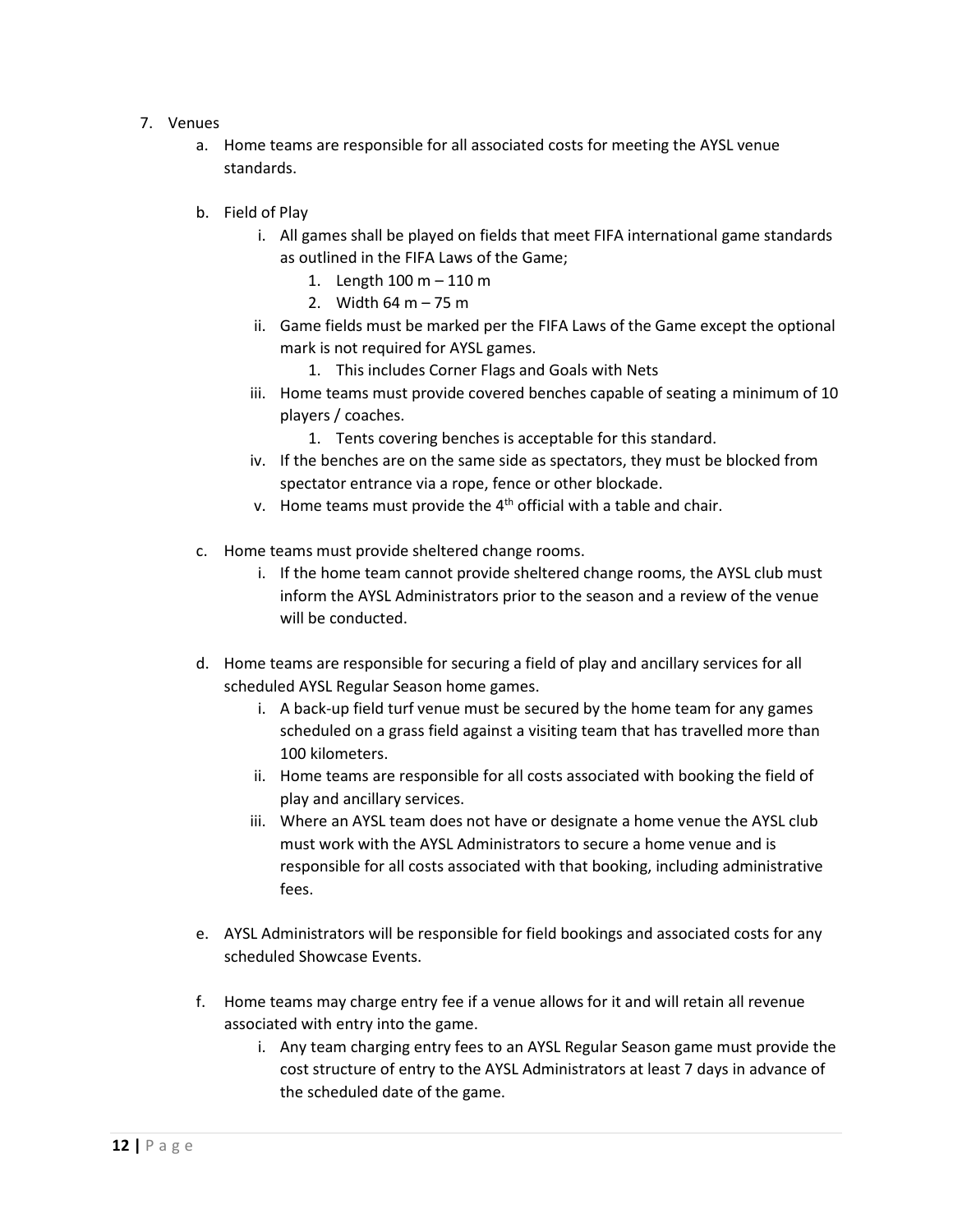- 1. Where possible the season plan should be submitted prior to the beginning of the season.
- g. Home teams are responsible for standard crowd control
	- i. Any issues with identifiable away team fans will be addressed by the away team.
- h. Game Video
	- i. Home teams must video all home games and stream or upload within 48 hrs of the competition on watch.albertasoccer.com
	- ii. Minimum video quality will be standard definition 640 x 480 quality
- i. Game Balls
	- i. The AYSL Administrators will provide 4 games balls to each AYSL Club team
		- 1. The fee for the balls will be built into the league fee annually.
		- 2. If the AYSL Club team loses or damages one or more of the games balls they will be responsible for all costs associated with replacing the ball.
- j. Home Teams must provide a certified Athletic Therapist at all home games.
	- i. Certification according to the Canadian Athletic Therapist Association (CATA) or one of the following approved options;
		- 1. Standard First Aid & First Responder from a Certified Provider
			- a. Canadian Red Cross, St. John Ambulance etc.
		- 2. Canadian Red Cross Sport First Responder and Sport Aid course

#### **6) Schedule**

- 1. The AYSL Administrators will determine all AYSL schedules including the dates, times, venues and opponents for all games.
	- a. The indoor schedule will be provided to teams by December 1 annually for feedback with the final schedule published by December 15 annually.
	- b. The outdoor schedule will be provided to teams by February 1 annually for feedback with the final schedule published by February 15 annually.
		- i. Actual game venues may be determined later then the dates listed.
- 2. The only allowable changes to the published schedule will be reschedules due to field closures or abandoned games.
- 3. Rest-time between games
	- a. No AYSL team shall be required to play three (3) games in a seven (7) day period and no more than (4) games in a 15-day period.
	- b. There will be no more than 14 days between games whenever possible except for periodized breaks.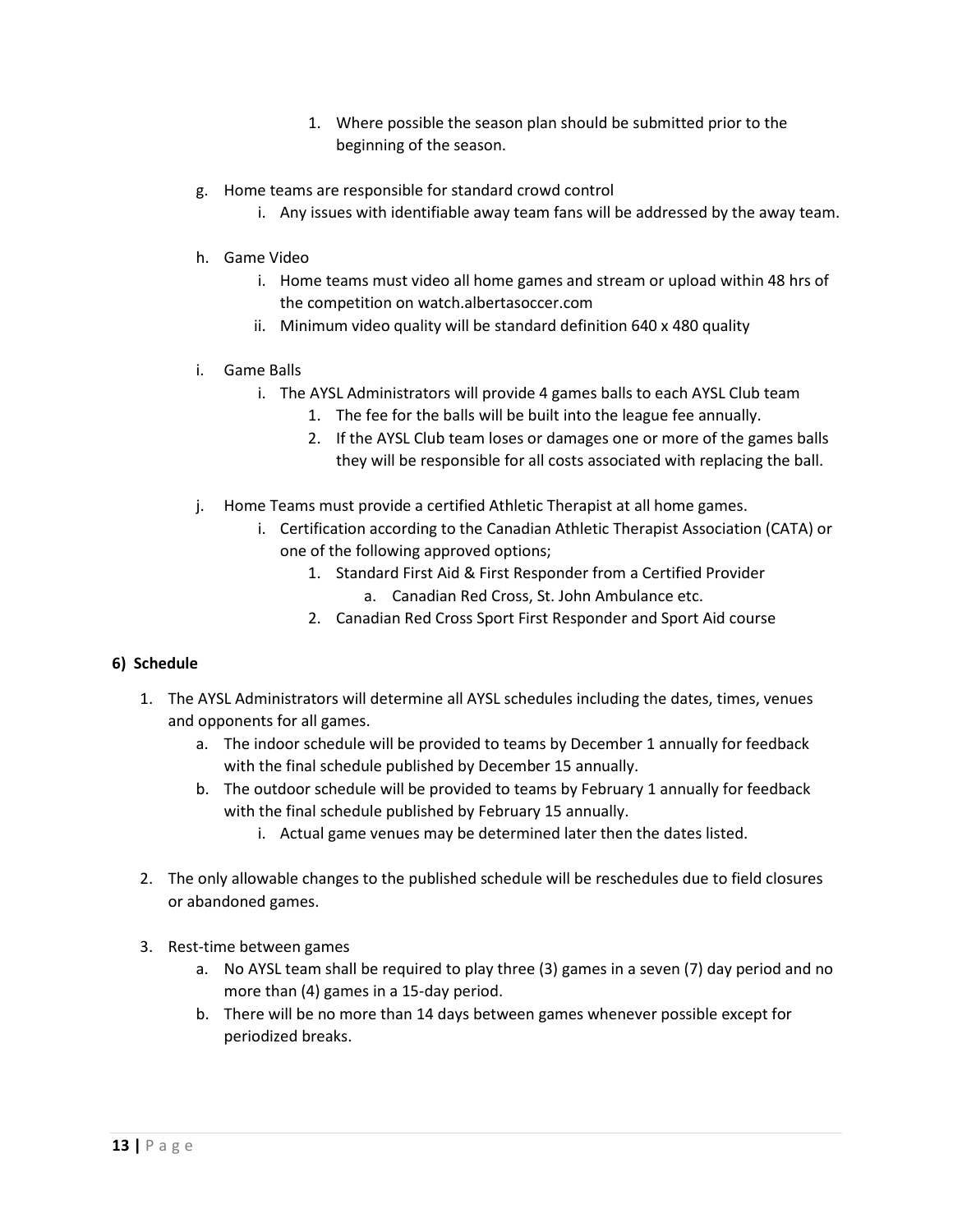- 4. If a team is scheduled to travel, more than 100 KM, to another city to play and the game must be cancelled due to inclement weather or any other health or safety concerns, the home team must communicate the game cancellation to the travelling team.
	- a. Whenever possible the cancellation should be communicated to the travelling team five (5) hours before the scheduled kick-off.
	- b. If the ASA Competition Coordinator determines that the home team was negligent in communicating the cancellation, resulting in unnecessary travel for the travelling team, the game will be rescheduled in the travelling team's city.
		- i. If a double header was scheduled and the second game must also be cancelled, it will be rescheduled in the same city as the reschedule of the first game.
	- c. The home team must notify the AYSL Administrator of the game cancellation at the same time as the travelling team.
- 5. AYSL Clubs must play games involving teams that are travelling from the North to the South or South to the North on an Artificial Turf (AT) Field that meets League Standards or have access to an AT field as back-up if for any reason the scheduled grass field is unplayable.
	- a. If games involving a team which has traveled more than 100 KM, cannot be played on the home team's AT field for whatever reason, the game shall be played on the next best facility available to the home team regardless of field size while providing that it is safe for the players' and officials' participation and that it is lined, netted and flagged as per standards.
		- i. The AYSL Club responsible for the field will be fined if applicable, for any breach of this rule.
	- b. The Game Official has the authority to not start a game if the conditions of the field do not meet standards in relation to;
		- i. Surface deemed unsafe due to condition of turf, grass or standing water.
		- ii. Goals deemed unsafe or of the wrong size
		- iii. Improper field markings, including field size.
	- c. If a team arrives for a scheduled game and it is not played because the field does not meet standards, as determined by the Game Official, the consequences are as follows:
		- i. Home team will be fined
		- ii. The game will be rescheduled to be played at the Away team's home field. The Away team will choose two possible reschedule dates where neither team is already scheduled to play. These dates must be submitted to the AYSL Administrator within one week from the originally scheduled game.
			- 1. These dates will be provided to the Home team who will choose one of them, and the necessary field bookings and Game Official assignors will proceed as per usual.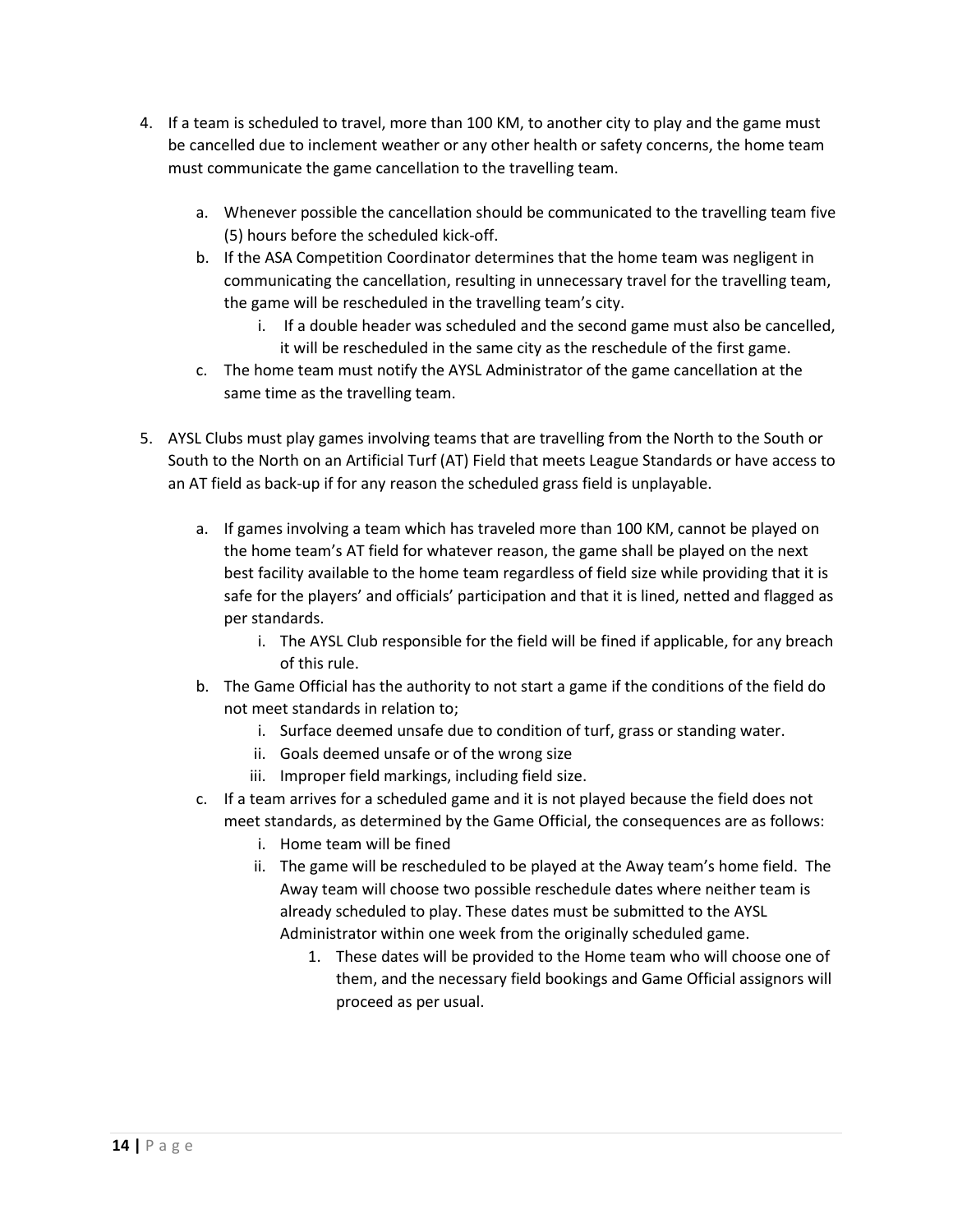### **7) Points System & Standings**

- 1. Awarding of points:
	- a. The winning team shall be awarded three points.
	- b. Teams drawing shall be awarded one point each.
	- c. The losing team shall be awarded zero points.
- 2. Forfeited games
	- a. When a game is forfeited for any reason the team responsible for the forfeit will be subject to applicable fines and a review by the AYSL Governance Committee.
	- b. When it is discovered that a team, which has won or tied a game, played or attempted to play one or more ineligible players in that game, the offending team will forfeit the game and the opposing team shall be awarded the points for a win and the greater of the actual game score or a three-nil score.
- 3. Team Standings
	- a. Teams will be listed based on the number of points obtained in AYSL games with first place and the AYSL trophy going to the team with the highest total points.
- 4. Tie Breaking
	- a. The following tie-breaking procedure will apply in prioritized order if teams are tied on points:
		- i. Greater number of points in head-to-head competition between the tied teams.
		- ii. Greater goal difference in head-to-head competition between the tied teams
		- iii. Greater goal difference between the tied teams in all league games
		- iv. Greatest number of goals scored in all league games
		- v. If the top two teams are still tied after applying these tie-breaking procedures, the league champion will be determined by a regular 90-minute game to be played with extra time and penalties if necessary

#### **8) Discipline**

1. All disciplinary matters will be governed by the disciplinary code set out in Appendix A.

#### **9) Statistics**

- 1. All AYSL statistics and Game reporting will be maintained in form and substance as determined by Alberta Soccer.
- 2. All AYSL statistics will be maintained on the AYSL website.
- 3. At the completion of the Regular Season, Alberta Soccer shall publish a final statistical report, which will be appropriately distributed to all teams and districts of the AYSL.
- 4. The home team is responsible to: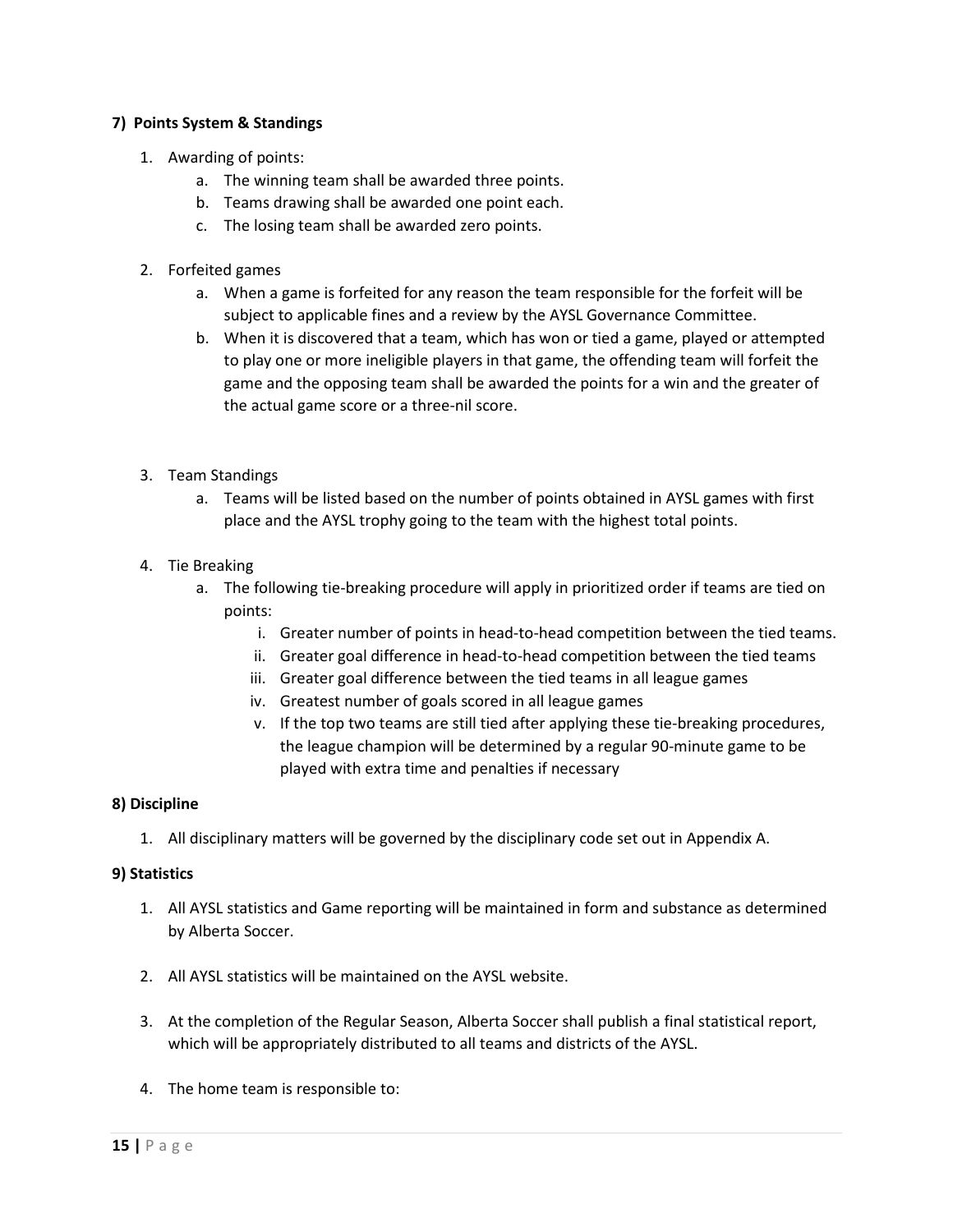- a. Ensure the game score has been recorded on the home team and away team game sheets
- b. Submit the home team and away team game sheets, and misconduct summary to the AYSL administrator, via the online reporting platform, by midnight the day of an AYSL is completed.
	- i. Failure to meet these responsibilities will result in one warning. Subsequent offences will result in fines.
- 5. Home and away teams must each submit online Game Official feedback for each game they participate in via the online system within 48 hours of the match.
	- a. Failure to meet these responsibilities will result in one warning. Subsequent offences will result in fines.

# **10) Sponsorship and Communication**

- 1. Alberta Soccer will review all sponsors associated with the AYSL and AYSL Clubs annually.
	- a. A list of sponsors associated with AYSL Clubs will be provided to Alberta Soccer annually.
- 2. All signage provided by Alberta Soccer for sponsors must be displayed during AYSL games in a location visible to spectators.
	- i. In cases where the home venue is not controlled by the home team it is the responsibility of the home team to provide notice to Alberta Soccer, via the AYSL Administrators, if this standard cannot be met.
- 3. Alberta Soccer and the AYSL Administrators shall maintain the AYSL website as linked by Alberta Soccer via [www.albertasoccer.com](http://www.albertasoccer.com/)
	- a. AYSL Administrators will have the option to mirror the AYSL Standings through their website.
	- b. AYSL Clubs will have the option to mirror the AYSL Standings through their website.
	- c. Statistics will be posted on the AYSL website as determined by the AYSL Administrators.
- 4. Alberta Soccer and the ASA Competition Coordinator will send a minimum of 3 Press Releases regarding the AYSL each calendar year.
- 5. Alberta Soccer and the ASA Competition Coordinator will maintain a consistent social media presence regarding the AYSL Regular Season.
- 6. All participating AYSL Clubs will provide a minimum of 1 active social media link for their club and/or AYSL teams

# **11) Indoor Game Play Consideration**

1. All indoor AYSL games are subject to the rules outlined above with the following exceptions.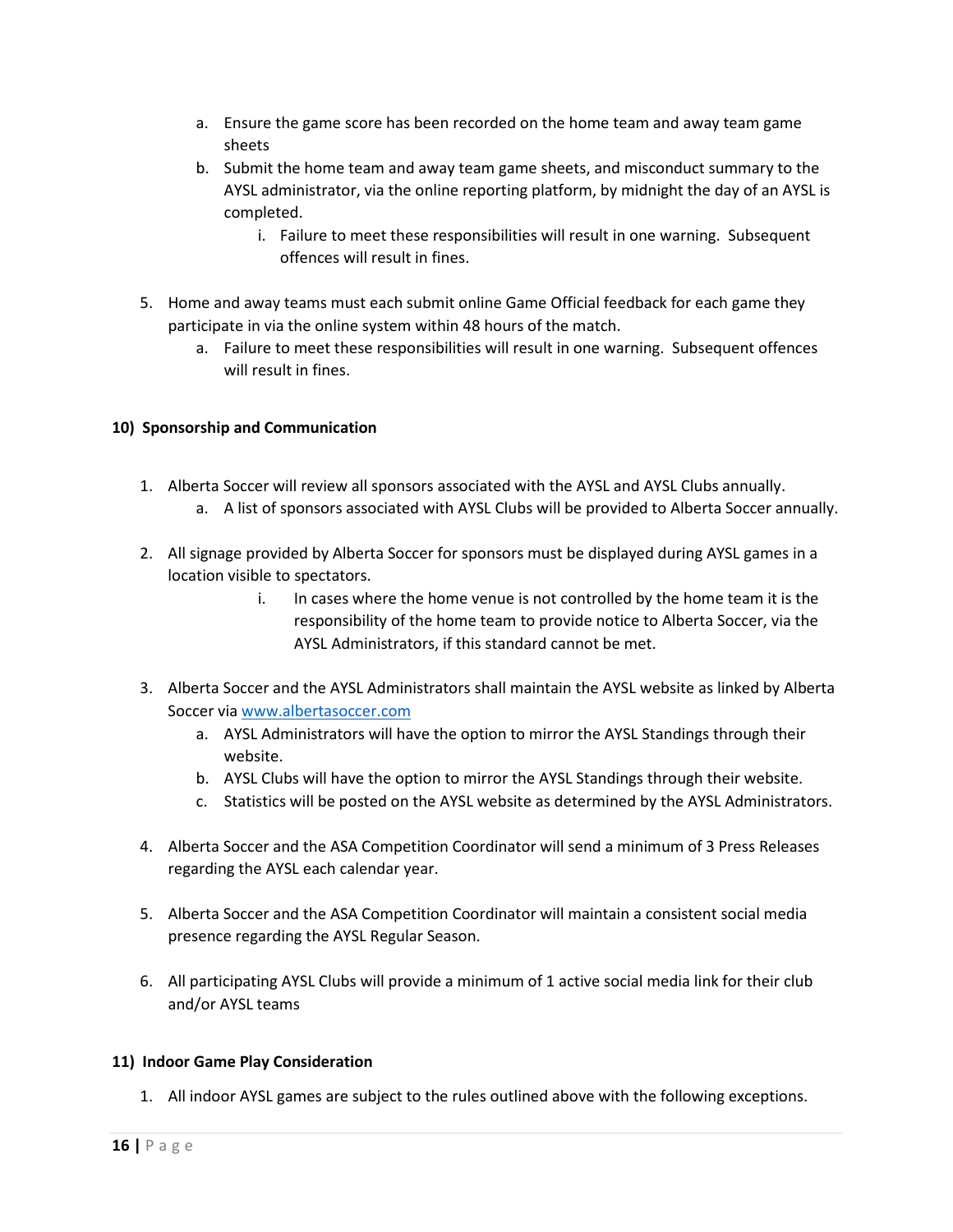- a. Minimum game day roster sizes will be dictated by the game format scheduled
	- i. 7 v 7 Format
		- 1. Minimum 10 Players on the roster
	- ii. 8 v 8 Format
		- 1. Minimum 11 Players on the roster
	- iii. 9 v 9 Format
		- 1. Minimum 12 Players on the roster
	- iv. 11 v 11 Format
		- 1. Minimum 14 Players on the roster
- 2. AYSL Match Timing Rule 5.1 does not apply to indoor matches due to facility constraints.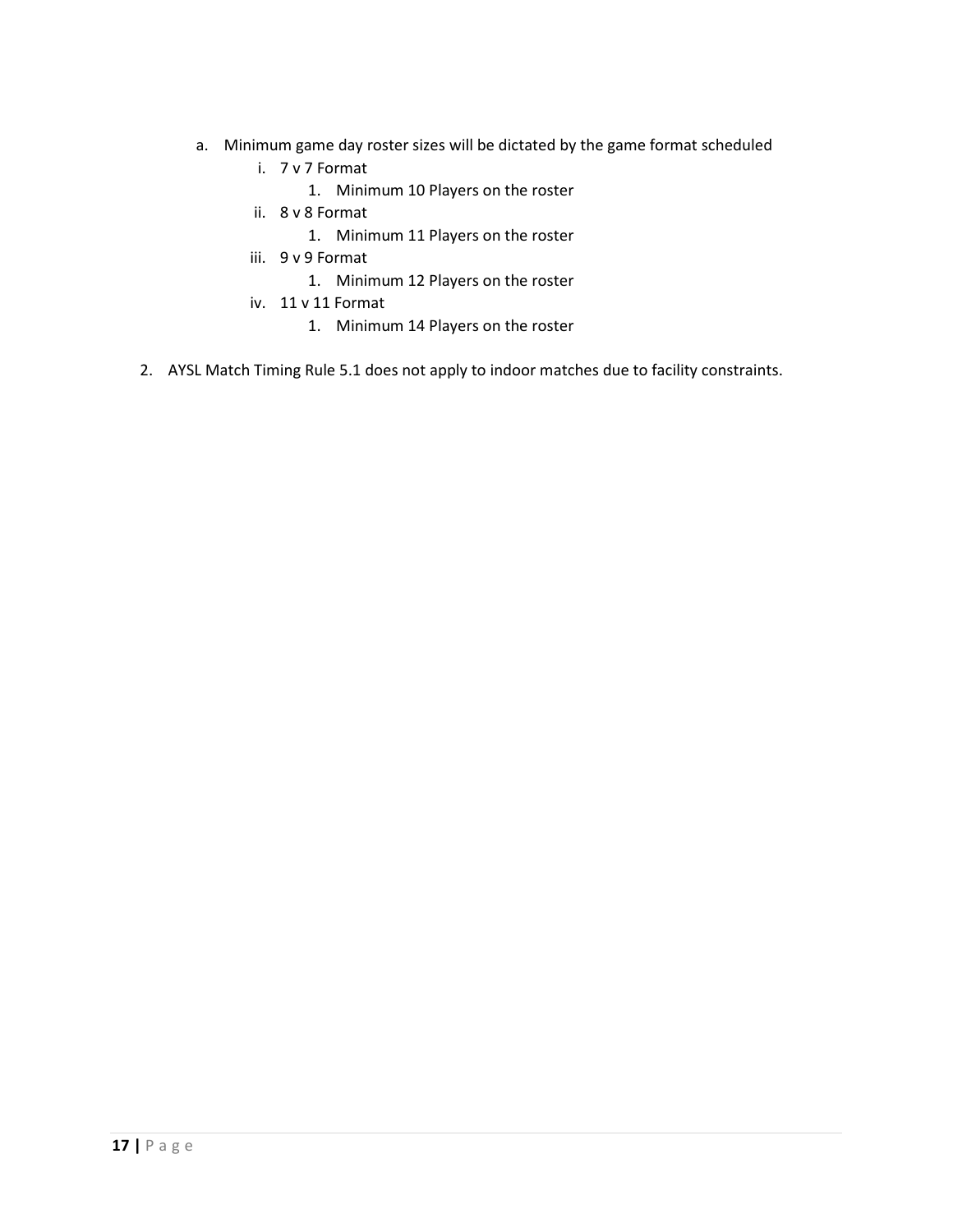## **Appendix A – AYSL Discipline and Appeals**

General

- 1. Discipline to AYSL teams shall be based on the information contained on the game sheets, misconduct reports and other reports submitted to the AYSL Administrators following each game.
	- a. Game Officials shall record all cautions and ejections issued during a game on the applicable game sheets and summarize same on the misconduct report.
	- b. Each official that participated in the game must sign each game sheet and the misconduct report.
	- c. A misconduct form must be completed and signed as noted even when no discipline has occurred during the game.
	- d. The game official(s) must submit a report giving all pertinent information surrounding the ejection of players and/or team officials and/or team supporters within 48 hours of the completion or abandonment of a game.
	- e. Game Officials, AYSL officials and/or Alberta Soccer representatives on duty at a game must submit a detailed report on any other incident which occurs between the teams, their staff and/or supporters whether before, during or after a game, within 48 hours of the game.
	- f. Individuals who have been listed on a game sheet will be deemed to have participated in that game.
- 2. Each team in an AYSL game must receive their copy of each team's game sheet and misconduct summary once signed by the officials and both teams.
	- a. Failure of team staff to obtain those copies will not be an acceptable excuse for not being aware of their teams and individual players current discipline status.
	- b. Refusal by a team official to sign the misconduct summary or game sheet will not negate the reports and the team will not be permitted to appeal any resulting discipline.
- 3. Each club is responsible for the actions of its teams, team officials and team supporters who are taking part in or present an AYSL game.
- 4. All cases involving assault on, or threatening behavior towards game officials shall be referred to the Alberta Soccer office and identified offenders are suspended indefinitely pending appearance at an Alberta Soccer Discipline hearing.

#### Discipline

- 5. All Discipline of the AYSL, other than mandatory suspensions listed below, shall be dealt with in accordance with the Alberta Soccer Rules & Regulations on Discipline and Appeals.
- 6. All hearings shall be held in accordance with the Alberta Soccer Rules & Regulations on Discipline and Appeals.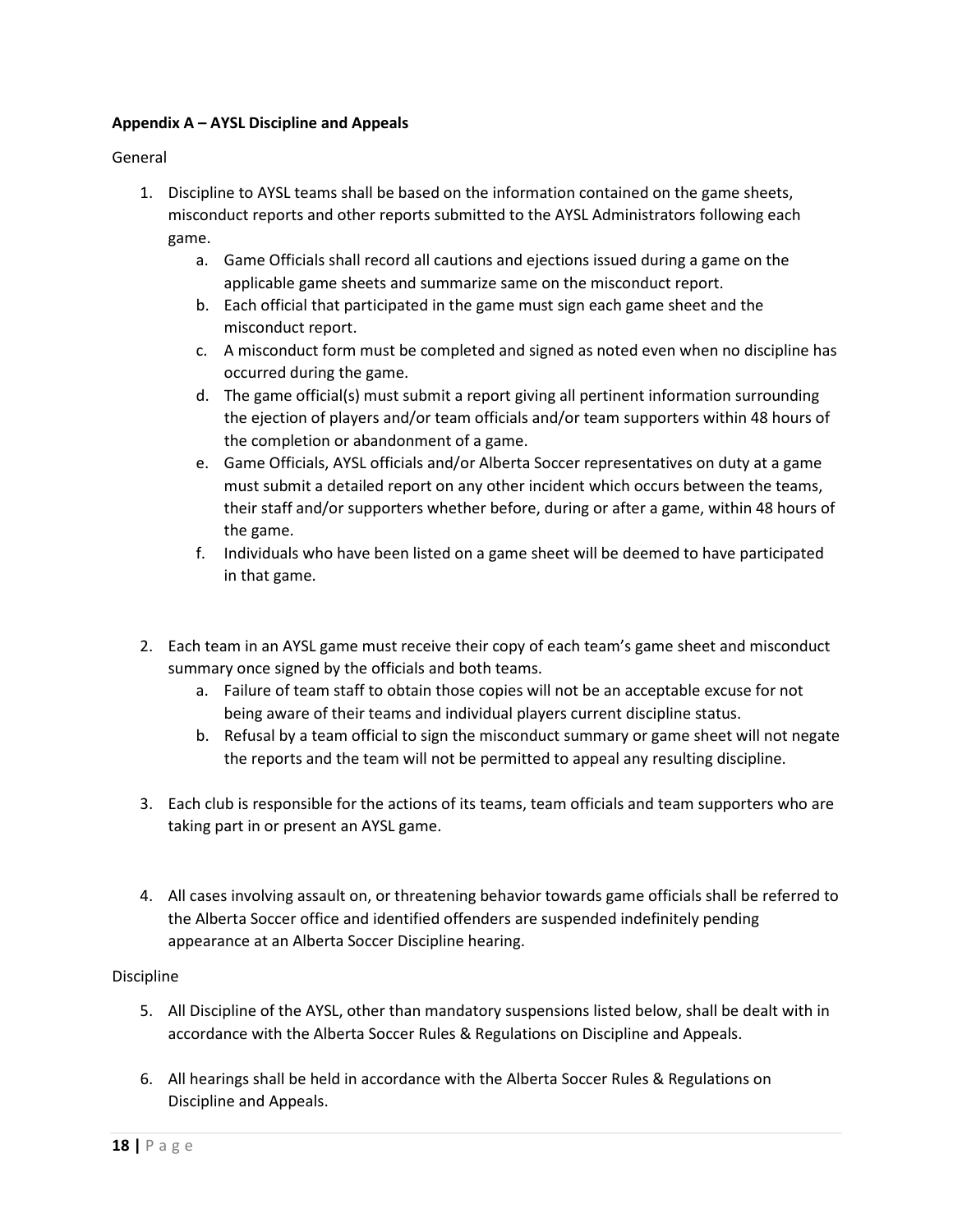Suspensions and Fines

- 7. Suspensions and fines as stated below shall be in effect the current season except for red card offences which carry over to the following year. Players are suspended form all Alberta Soccer Association competitions until the suspension has been served.
- 8. All minimum suspensions shall be automatic and will not involve a hearing by the ASA Discipline Committee unless:
	- a. An appeal is launched in accordance with the Alberta Soccer Rules & Regulations on Discipline and Appeals and conditions have been met for an appeal.
	- b. A hearing is determined necessary upon review by the AYSL Administrators.
- 9. All fines must be paid to the AYSL Administrators prior to the player's or Team Officials participation in the next AYSL game or the player or Team Official will be considered an ineligible participant in that game.
- 10. AYSL Administrators will communicate all suspensions to the ASA Competition Coordinator and applicable team manager prior to the next scheduled game but it will remain the responsibility of each AYSL team to monitor yellow card accumulation suspensions and red card suspensions.
	- a. Playing of ineligible players in these circumstances will result in discipline as outlined in the AYSL Operating Rules.
- 11. Suspensions and fines will be applied even if the game misconduct summary or game sheets were not submitted to ASA within the submission guidelines.
- 12. Suspensions per the schedule below will be served in the next AYSL sanctioned game for the offending player or team official with the following considerations;
	- a. Suspension of a player registered on another team while a trialist with the AYSL will apply to AYSL games and that player's home district will be advised of the suspension.
		- i. The home district reserves the right to suspend the player for games in their sanctioned leagues.
	- b. If a coach participates in other Canada Soccer, Alberta Soccer or District sanctioned leagues the Alberta Soccer and/or AYSL, the ASA Competition Coordinator will communicate with necessary league administration to determine where the suspension will be applied in addition to the AYSL suspension.
	- c. AYSL suspensions may restrict a player and/or coaches' participation in Provincial, National or International Select programs.
- 13. Yellow cards accumulated but not resulting in a suspension shall expire with the current season and will not affect the next AYSL season.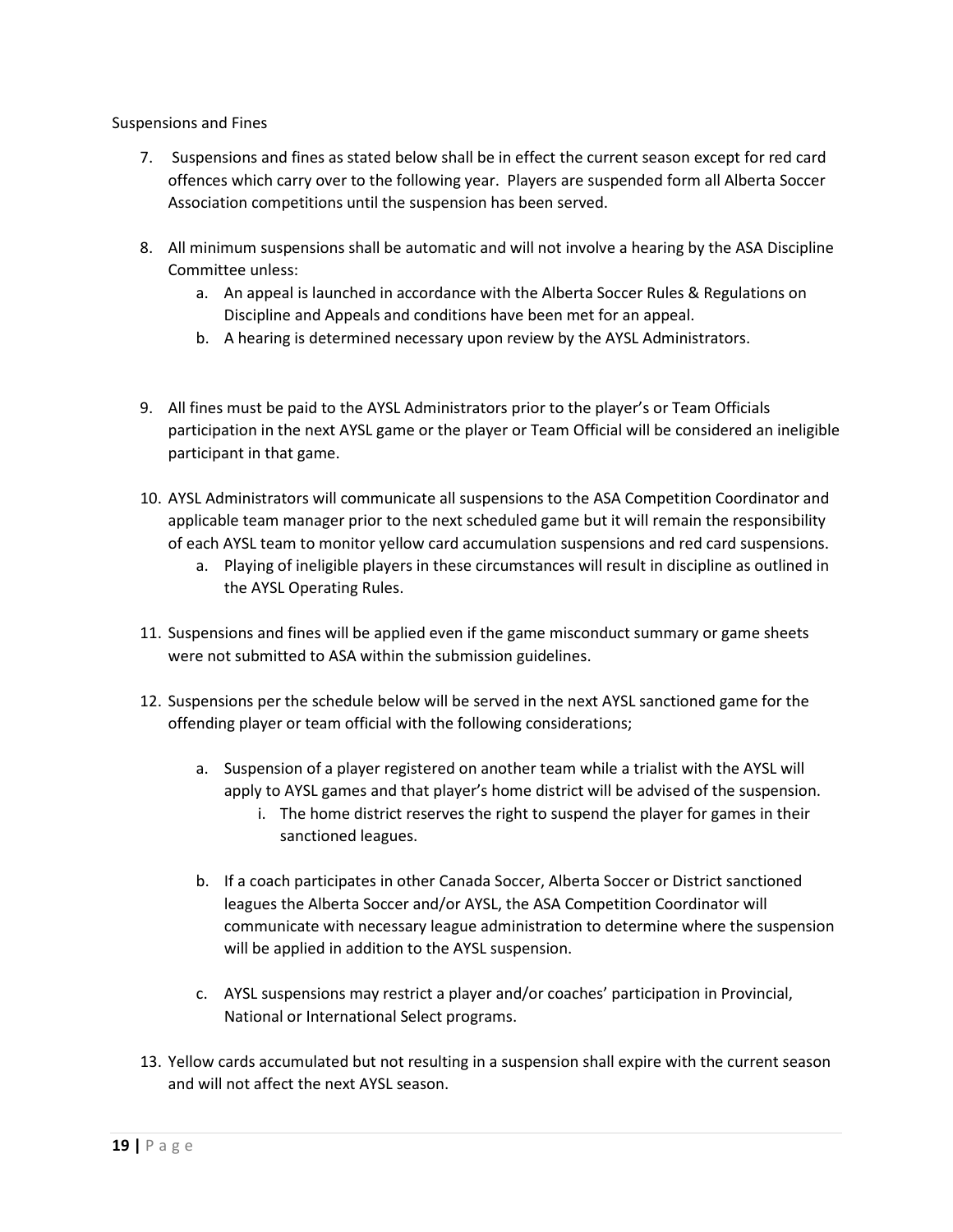14. In addition to AYSL penalties, red cards accumulated in the AYSL are subject to applicable penalties in the Alberta Soccer Rules & Regulations on Discipline and Appeals.

#### Appeals

- 15. Decisions of the Game Official in matters pertaining to the Laws of the Game are final and no appeal of those decisions will be heard.
- 16. There is no appeal of the minimum suspensions found in the AYSL Discipline guide.
- 17. Any appeal of suspensions beyond the minimum must be filed as per the Alberta Soccer Rules & Regulations on Discipline and Appeals.
- 18. Appeals of AYSL Fines, as documented in Appendix B, must be provided in writing to the AYSL Governance Committee Chair within forty eight (48) hours of notification of the fine. All appeal decisions of the AYSL Governance Committee are final and there is no further appeal.

### Yellow Card(s)

- 19. The following discipline for Yellow Card accumulations during an AYSL season shall apply to play and be automatic.
	- a. Five Yellow cards received by an individual
		- i. One game suspension
	- b. Additional Two Yellow cards (7 total yellow cards received by an individual)
		- i. One game suspension
	- c. Additional Two Yellow Card (9 total yellow cards received by an individual)
		- i. Minimum Three game suspension, Indefinite Suspension pending Alberta Soccer Discipline Hearing
	- d. Two yellow cards issued to a player in a single game will not be counted as accumulated Yellow Cards but will be counted under the Red Card accumulation.

#### Red Card Offences and Ejections

- 20. All red card offences by players will be subject to following minimum suspensions and subject to review by the AYSL Administrators for referral to the Alberta Soccer discipline committee for consideration of additional penalties.
	- a. Second yellow card in a game
		- i. All offences
			- 1. Removed from current game
			- 2. No further suspension
	- b. Denying an obvious goal scoring opportunity
		- i. All offences
			- 1. Removed from current game
			- 2. No further suspension
	- c. Offensive, Insulting or Abusive Language and/or Gestures
		- i. 1st Offence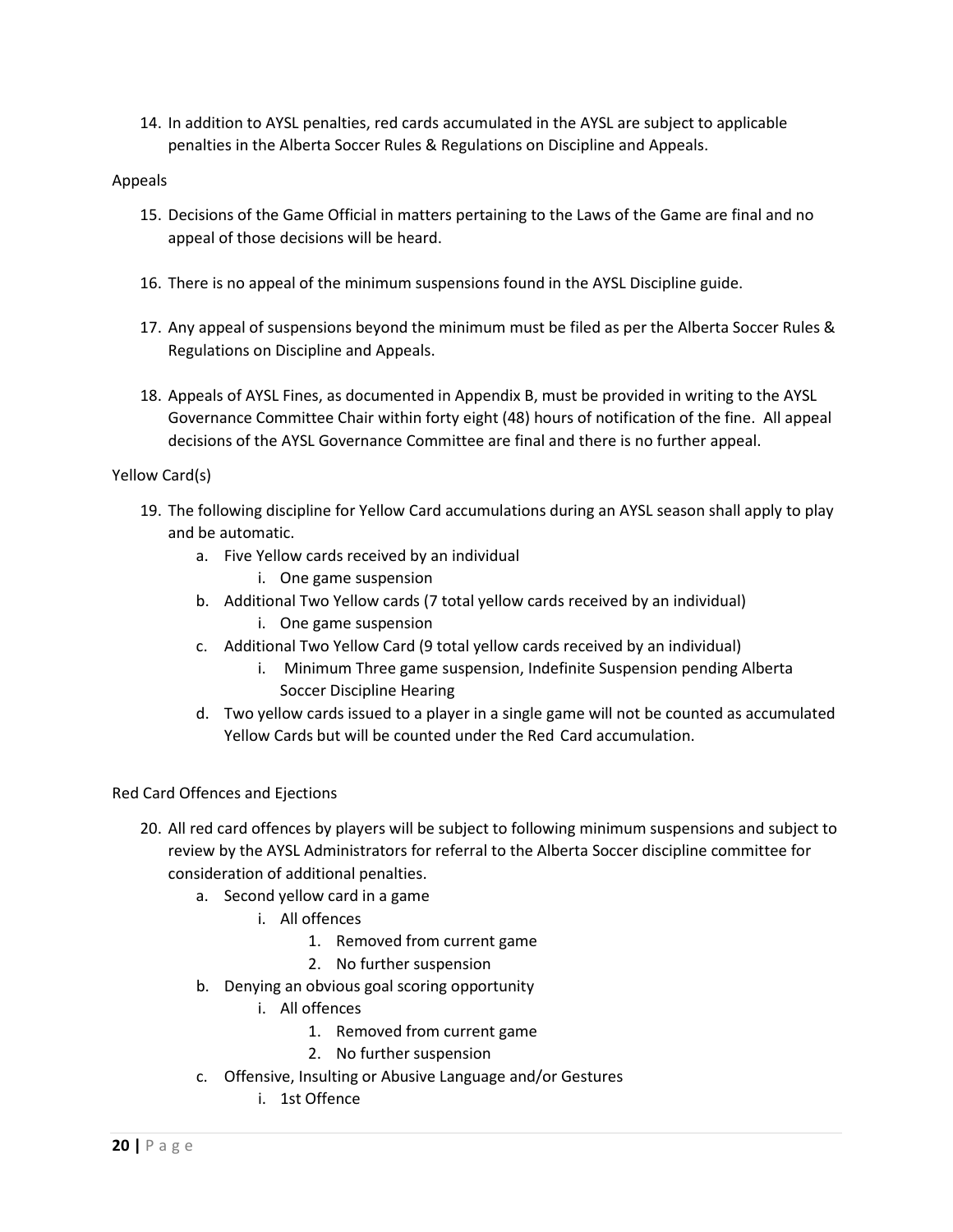- 1. Removed from current game
- 2. No further suspension
- ii. 2nd Offence
	- 1. Two Game suspension
- iii. 3rd Offence
	- 1. Minimum Three game suspension, Indefinite Suspension pending Alberta Soccer Discipline Hearing
- d. Serious Foul Play
	- i. 1<sup>st</sup> Offence
		- 1. Removed from current game
		- 2. No further suspension
	- ii. 2<sup>nd</sup> Offence
		- 1. Two Game suspension
	- iii. 3rd Offence
		- 1. Minimum Three game suspension, Indefinite Suspension pending
			- Alberta Soccer Discipline Hearing
- e. Violent Conduct (including biting or spitting)
	- i. 1<sup>st</sup> Offence
		- 1. Two Game suspension
	- ii. 2<sup>nd</sup> Offence
		- 1. Minimum Four game suspension, Indefinite Suspension pending Alberta Soccer Discipline Hearing and \$100 Club Fine
- f. Offences against Game officials
	- i. Minimum Four game suspension Indefinite Suspension pending Alberta Soccer Discipline Hearing & \$200 Club Fine
- 21. All red card offences by team officials will be subject to following minimum suspensions and subject to review by the AYSL Administrators for referral to the Alberta Soccer discipline committee for consideration of additional penalties
	- a. Offences Level 1
		- i. Delaying the restart of play by the opposing team e.g., holding onto the ball, kicking the ball away, obstructing the movement of a player or;
		- ii. Deliberately throwing/kicking an object onto the field of play or;
		- iii. Receiving a second caution in the same game;
			- 1. All offences
				- a. One Game suspension
	- b. Offences Level 2
		- i. Deliberately leaving the technical area to: show dissent towards, or remonstrate with, a game official or;
		- ii. entering the field of play to confront a game official (including at half-time and full-time) or;
		- iii. interfere with play, an opposing player or a game official or;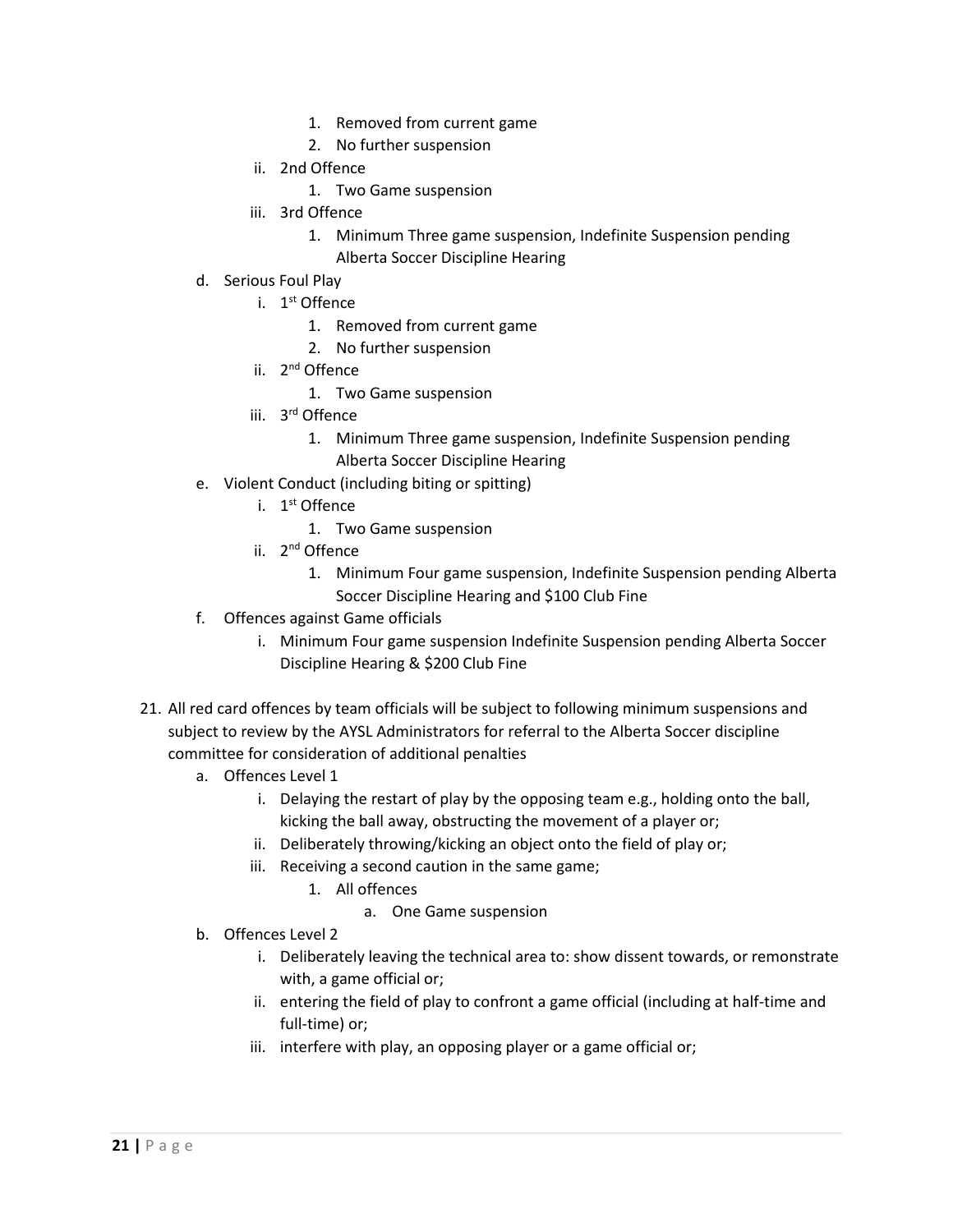- iv. using unauthorised electronic or communication equipment and/or behaving in an inappropriate manner as the result of using electronic or communication equipment
	- 1. 1<sup>st</sup> Offence
		- a. One Game suspension
	- 2. All other offences
		- a. Two Game suspension and \$200 Club fine
- c. Offences Level 3
	- i. Offensive, Insulting or Abusive Language and/or gestures AND/OR act in a provocative or inflammatory manner
		- 1.  $1^{\text{st}}$  Offence
			- a. Two Game suspension and \$100 Club Fine
		- 2.  $2^{nd}$  Offence
			- a. Minimum Three Game Suspension, Indefinite Suspension pending Alberta Soccer Discipline Hearing & \$400 Club Fine
- d. Offences Level 4
	- i. Physical or aggressive behaviour (including spitting or biting) towards an opposing player, substitute, team official, game official, spectator or any other person (e.g. ball boy/girl, security or competition official etc.) or;
	- ii. Violent Conduct
		- 1. 1st Offence
			- a. Minimum Four Game Suspension, Indefinite Suspension pending Alberta Soccer Discipline Hearing and \$500 Club Fine
- 22. The following discipline for Red Card accumulations during an AYSL season shall apply to play and be automatic.
	- a. Three Red Cards received by an individual
		- i. Two additional games minimum above the standard suspension on the third red card received and
		- ii. Indefinite Suspension pending Alberta Soccer Discipline Hearing

Other Considerations

- 23. Any coach who is a spectator at a game they are suspended from participating in is prohibited from using all electronic communication devices at the field from 60 minutes prior to kick off to final whistle.
	- a. Any reports of such behavior shall result in indefinite suspension for the team official until appearance before an Alberta Soccer Discipline Committee.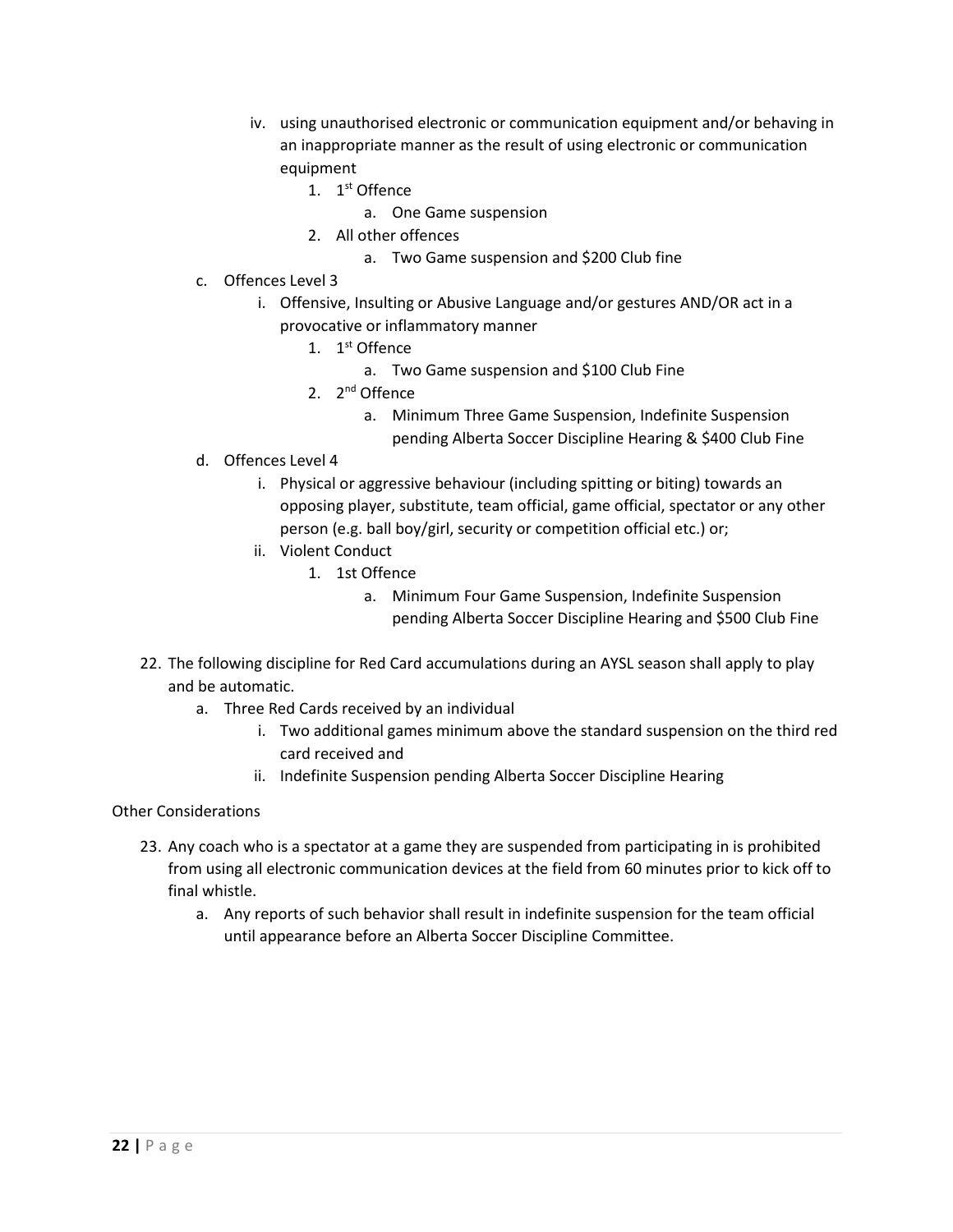# **Appendix B - AYSL Fee & Fine Schedule**

| <b>Alberta Youth Soccer League Standard Fees</b> |         |                           |          |
|--------------------------------------------------|---------|---------------------------|----------|
| Fee Type                                         | Fee     | <b>One Time or Annual</b> | Rate     |
| Performance Bond                                 | \$0     | One Time                  | Per Club |
| <b>Outdoor League Fees</b>                       | \$4,800 | Annually                  | Per Team |
| Indoor League Fees                               | \$2,000 | Annually                  | Per Team |

| <b>AYSL Outdoor Season Game Official Fees</b> |         |          |
|-----------------------------------------------|---------|----------|
| <b>Position</b>                               | Fee     | Rate     |
| <b>Center Official</b>                        | \$75.00 | Per Game |
| <b>Assistant Official</b>                     | \$50.00 | Per Game |
| 4th Official                                  | \$50.00 | Per Game |

| <b>AYSL Indoor Season Game Official Fees</b> |         |          |
|----------------------------------------------|---------|----------|
| <b>Position</b>                              | Fee     | Rate     |
| Official                                     | \$58.00 | Per Game |
| <b>Assistant Official</b>                    | \$38.00 | Per Game |
|                                              |         |          |

| Alberta Youth Soccer League Fine Schedule - Rules*          |             |                              |  |
|-------------------------------------------------------------|-------------|------------------------------|--|
| <b>Fine Type</b>                                            | <b>Fine</b> | Rate                         |  |
| <b>Missing League Meeting</b>                               | \$500       | Per Meeting                  |  |
| Team Withdrawal after deadline                              | \$2,000     | Per occurrence               |  |
| Late Submission of Administrative Information               | \$500       | Per occurrence               |  |
| Late Submission of Roster Information (player & coach)      | \$50        | Per player/official per week |  |
| Play game with less than 14 Players                         | \$50        | Per player / Per Game        |  |
| <b>Incorrect Game Sheet</b>                                 | \$200       | Per Occurrence               |  |
| Ineligible Player                                           | \$500       | Per Occurrence               |  |
| Venue Standard(s) Breach but game still played              | \$200       | Per Occurrence               |  |
| Venue Standard(s) Breach resulting in unplayed game         | \$1,000     | Per Occurrence               |  |
| <b>Cancelled Game Communication Error</b>                   | \$500       | Per Occurrence               |  |
| <b>Forfeited Game plus</b>                                  | \$500       | Per Occurrence               |  |
| 2 <sup>nd</sup> Forfeited Game plus                         | \$1000      | Per Occurrence               |  |
| 3rd Forfeited Game Review of NYCL                           |             |                              |  |
| Failure to submit game sheets & statistics & Referee Report | \$250       | Per Occurrence               |  |
| Alberta Youth Soccer League Fine Schedule - Game Misconduct |             |                              |  |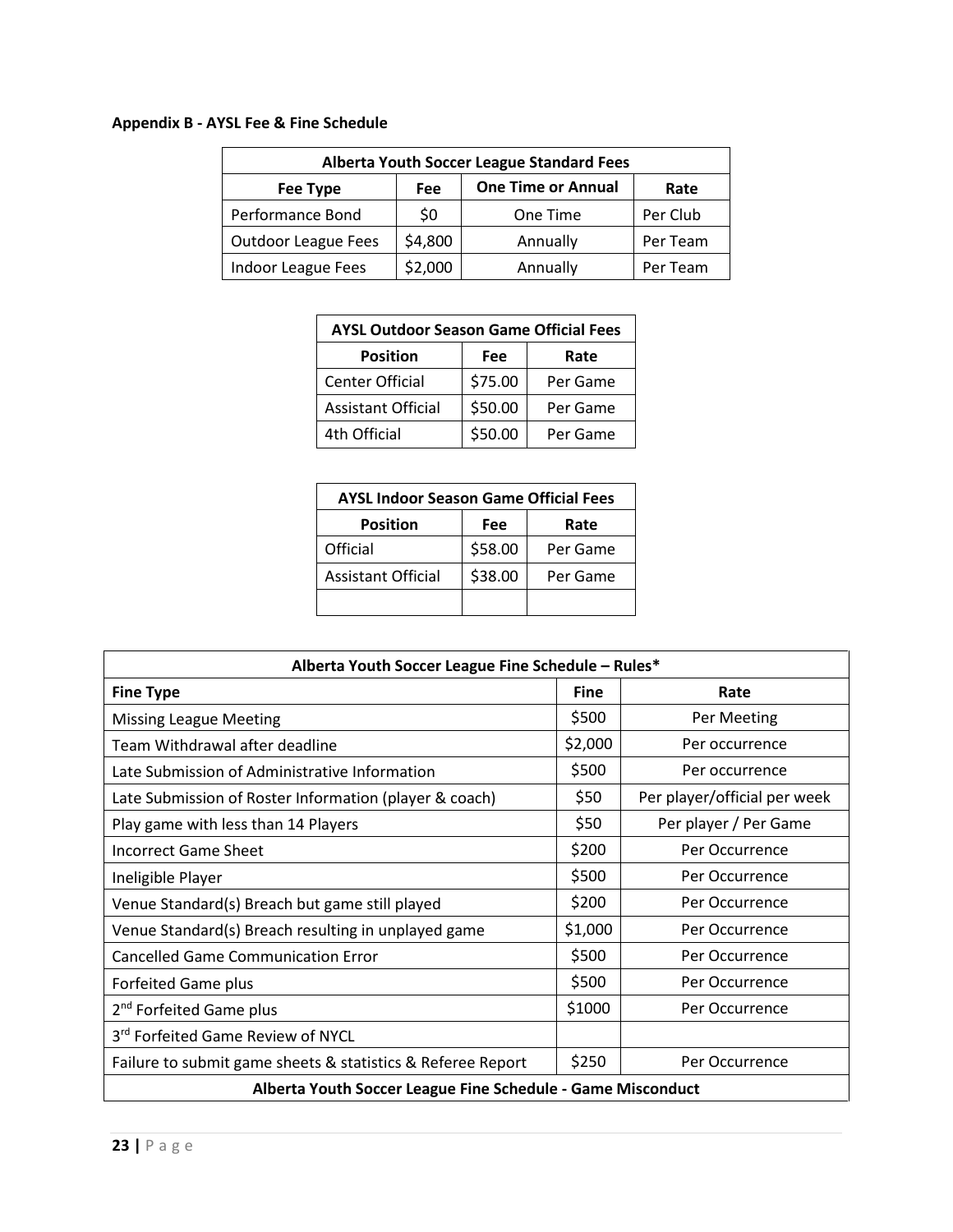| <b>Fine Type</b>                           | <b>Fine</b> | Rate           |
|--------------------------------------------|-------------|----------------|
| Player Violent Conduct 1st Offence         | \$100       | Per Occurrence |
| Player Violent Conduct 2nd Offence         | \$200       | Per Occurrence |
| Player Offences against Match Official     | \$200       | Per Occurrence |
| Coach Offences Level 2, 2 or more offences | \$200       | Per Occurrence |
| Coach Offences Level 3, 1st Offence        | \$100       | Per Occurrence |
| Coach Offences Level 3, 2 or more offences | \$400       | Per Occurrence |
| Coach Offences Level 4, All offences       | \$500       | Per Occurrence |

### **\* ALL FINES ARE SUBJECT TO ADMINISTRATIVE REVIEW BEFORE BEING INVOICED**

#### **Appendix C – Player movement rules for Transfers & Trialist**

The following rules set out how Transfers and Trialists players can be used during the AYSL season.

All AYSL rules are subject to all Alberta Soccer Rules & Regulations, where applicable.

#### **Transfers (in-season)**

- 1. Players within an AYSL Club can transfer to lower-level intra-club teams as necessary but are subject to the General Rules & Regulations on player transfers regarding returning to your original team and number of transfers.
- 2. Players registered with AYSL Clubs can transfer to lower level non-AYSL clubs during the season
- 3. Players with non-AYSL Clubs will not transfer to AYSL Clubs during the season.
	- a. Applications may be made to Alberta Soccer for exemptions through the Governance Committee
- 4. Players registered with other AYSL Club Teams cannot transfer to AYSL clubs during the season unless the player has been removed from the AYSL Club Roster.

#### **Trialists (in-season)**

All trialist rules are based on in-season player movement

- 1. Intra AYSL Club Trialists
	- a. Each AYSL Club is responsible for managing intra club trialists
	- b. There is a Maximum of 5 trialists games for District players per year before a player must transfer to the AYSL Club Team
	- c. Age eligible AYSL rostered players are free to trialist to any age eligible AYSL roster within their home club in which there is no maximum number of games for the AYSL Trialist
- 2. Inter AYSL Club Trialists
	- a. There is no trialists allowed from one AYSL Club to another AYSL Club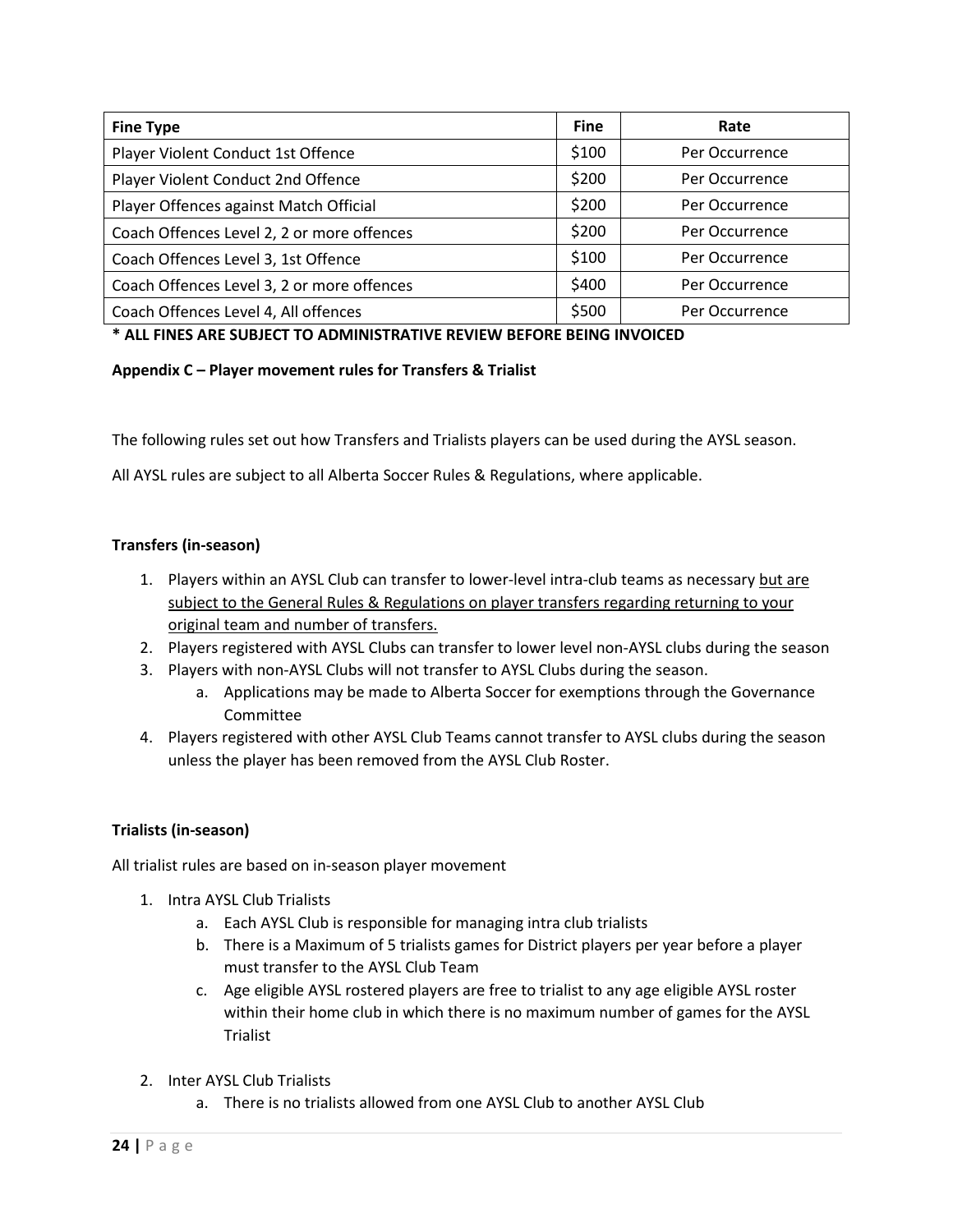- b. There is no contact with players from other AYSL Clubs allowed during the season.
	- i. If parents initiate contact with another AYSL Club this should be declared to the home AYSL Club and contact stopped.
- 3. Non-AYSL Club Trialists
	- a. All trialists from Non-AYSL Clubs must have completed the AYSL Trialist Form before training or game activity can occur.
	- b. Contact with prospective players
		- i. Any contact with prospective players must be done through the non-AYSL Club leadership, either the Technical Director (or equivalent), Executive Director (or equivalent) or non-AYSL Club Director
			- 1. AYSL Administrators must be copied on communication to the non-AYSL club and the AYSL Administrators must contact the impacted districts.
		- ii. If the parents of a non-AYSL Club player contacts an AYSL Club this contact should be made known to non-AYSL Club leadership as prescribed above.
		- iii. No AYSL Trialist can be active with the AYSL Club without the trialist form being completed and approved by the AYSL Administrator.
	- c. Trialist Activity
		- i. A minimum of 1-week trial should be offered to any player
		- ii. A non-AYSL club player can trialist in games a maximum of 5 times per year with an AYSL Club.
	- d. After the maximum trialist period and/or games has been reached the result of the trial should be communicated to the non-AYSL Club and the AYSL Administrators.
		- i. Transfers from non-AYSL Club teams will not happen during their season
		- ii. Player movement will occur after the season has ended for the non-AYSL Club Player.